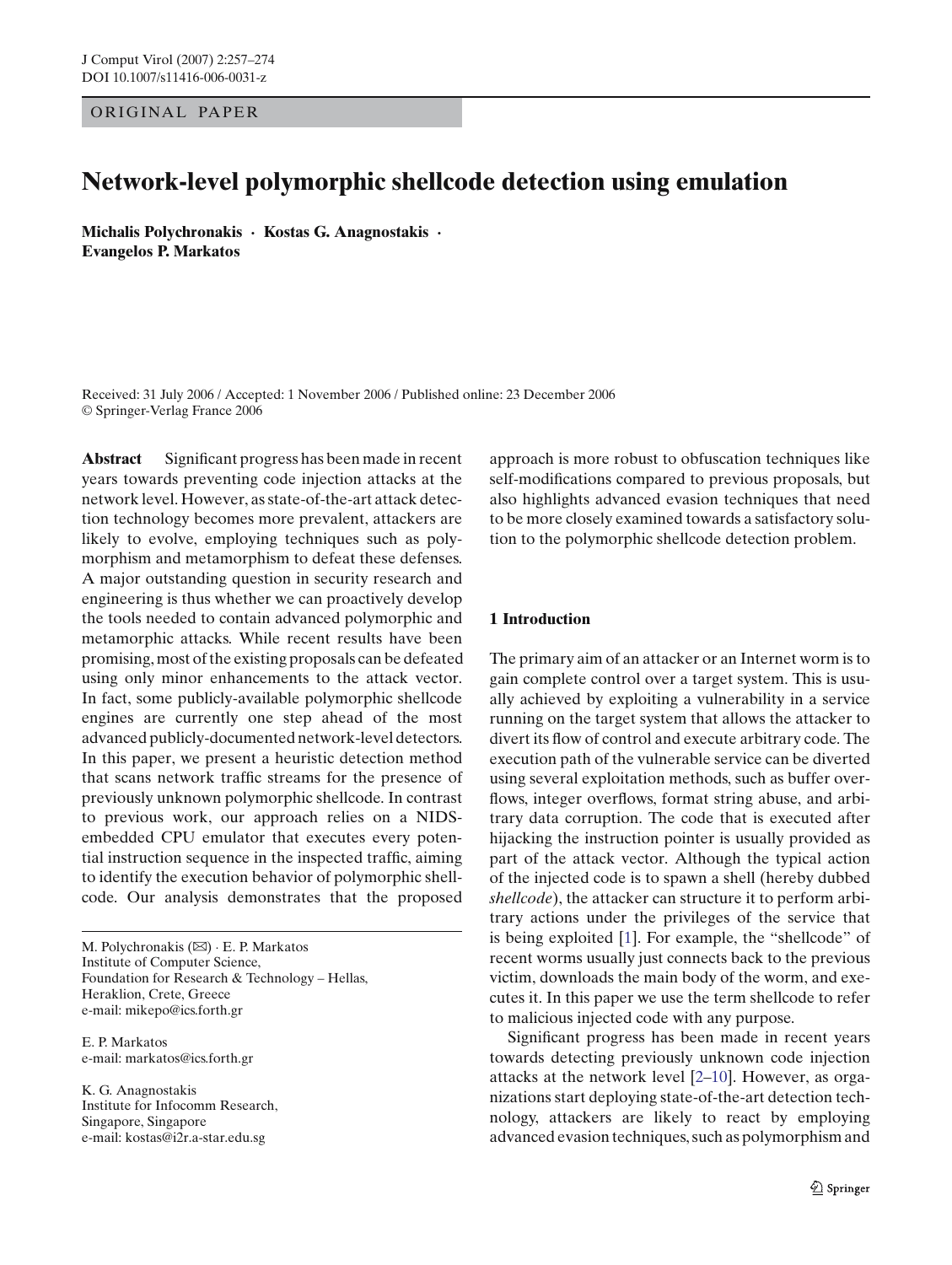metamorphism, known from the virus scene since the early 1990s [\[11\]](#page-16-1), to defeat these defenses.

Polymorphic shellcode engines create different forms of the same initial shellcode by encrypting its body with a different random key each time, and by prepending to it a decryption routine that makes it self-decrypting. Since the decryptor itself cannot be encrypted, some intrusion detection systems rely on the identification of the decryption routine of polymorphic shellcodes. While naive encryption engines produce constant decryptor code, advanced polymorphic engines mutate the decryptor using metamorphism [\[12\]](#page-16-2), which collectively refers to techniques such as dead-code insertion, code transposition, register reassignment, and instruction substitution [\[13](#page-16-3)], making the decryption routine difficult to fingerprint.

A major outstanding question in security research and engineering is thus whether we can proactively develop mechanisms for automatic containment of advanced polymorphic attacks at the network-level. While results have been promising, and some approaches can cope with limited polymorphism, when polymorphism and metamorphism is combined with advanced evasion techniques like self-modifying code, as we demonstrate, most of the existing proposals can be easily defeated.

In this paper, we revisit the question of whether polymorphic shellcode is detectable at the network-level. We present a detection heuristic that tests byte sequences in network traffic for properties similar to polymorphism. Specifically, we speculatively execute potential instruction sequences and compare their execution profile against the behavior observed to be inherent to polymorphic shellcode. Our approach relies on a fully-blown IA-32 CPU emulator, which, in contrast to previous work, makes the detector immune to runtime evasion techniques such as self-modifying code.

The remainder of this paper is organized as follows. We summarize related work in Sect. [2,](#page-1-0) and discuss techniques that can be used for evading current networklevel detectors in Sect. [3.](#page-2-0) We present in detail our emulation-based detection method in Sect. [4,](#page-4-0) and experiments examining the performance of our approach in Sect. [5.](#page-10-0) Finally, Sect. [6](#page-14-0) discusses limitations and issues that need further research, and Sect. [7](#page-15-2) concludes the paper.

# <span id="page-1-0"></span>**2 Related work**

Network intrusion detection systems (NIDS) like Snort [\[14](#page-16-4)] and Bro [\[15](#page-16-5)] have been extensively used for shellcode detection. Although such systems usually detect known attacks, for which a precise signature exists, they can also be used for detecting previously unseen attacks using generic signatures that match components common to similar exploits, such as the NOP sled, protocol framing, or specific parts of the shellcode [\[16](#page-16-6)]. As a response to signature-based NIDS, attackers have started to employ encryption and polymorphism for evading detection [\[17](#page-16-7)[–20\]](#page-16-8).

Initial approaches on zero-day polymorphic shellcode detection focused on the identification of the sled component [\[21](#page-16-9),[22\]](#page-16-10) that is often prepended to the beginning of the shellcode. However, sleds are mostly useful in expediting exploit development, and in several cases, especially in Windows exploits, can be completely avoided through careful engineering using register springs [\[23](#page-16-11)]. In fact, most infamous Internet worms so far did not employ sleds. Our approach focuses on the detection of the polymorphic shellcode itself, and thus works even in the absence of a sled component. Buttercup [\[24](#page-16-12)] attempts to detect polymorphic buffer overflow attacks by identifying the ranges of the possible return addresses for existing buffer overflow vulnerabilities. Unfortunately, this heuristic cannot be employed against some of the more sophisticated buffer overflow attack techniques [\[25](#page-16-13)].

Several research efforts have focused on the automated generation of signatures for previously unknown worms. These methods are based on the prevalence of common byte sequences across different worm instances, among other characteristics, and derive signatures that match zero day worms by correlating pay-loads from different suspicious traffic flows [\[2,](#page-15-1)[3](#page-15-3),[26](#page-16-14)]. However, these approaches are prone to false positives, and are ineffective against polymorphic worms [\[27](#page-16-15)], which do not contain sufficiently long common byte sequences.

Polygraph [\[4](#page-15-4)], PAYL [\[6](#page-15-5)], PADS [\[5\]](#page-15-6), and Hamsa [\[10](#page-16-0)], generate signatures that can capture polymorphic worms by identifying common invariants among different worm instances, such as return addresses, protocol framing, and poor obfuscation. The derived signatures are expressed as regular expressions or statistical byte distributions. Although above approaches can identify simple obfuscated worms, their effectiveness is still questionable in the presence of extensive polymorphism [\[20](#page-16-8)]. Furthermore, Polygraph and Hamsa rely on an first-level classifier that splits the traffic into two different pools for innocuous and malicious samples, which introduces an additional avenue for evasion [\[28\]](#page-16-16).

A fundamental limitation of all above automated signature generation methods is that they require multiple worm instances before reasoning for a threat, which makes them ineffective against targeted attacks. In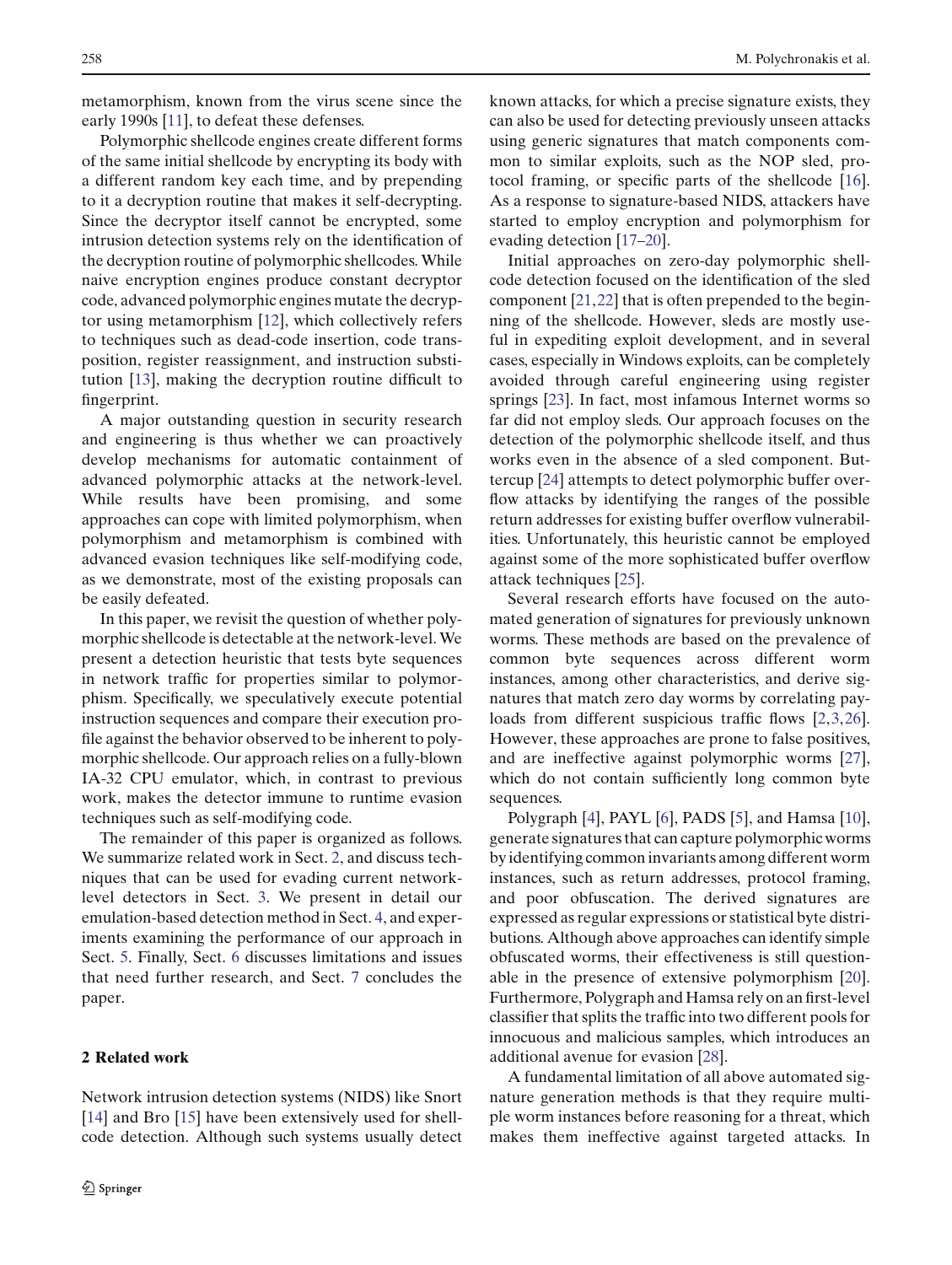contrast, our proposed method identifies each attack separately, which makes it also effective for targeted attacks.

Having identified the limitations of signature-based approaches, recent research efforts, most closely related to our work, have turned to static binary code analysis for identifying exploit code inside network flows. Payer et al. [\[29\]](#page-16-17) describe a hybrid polymorphic shellcode detection engine based on a neural network that combines several heuristics, including a NOP-sled detector and recursive traversal disassembly. However, the neural network must be trained with both positive and negative data in order to achieve a good detection rate, which makes it ineffective against zero-day attacks. Kruegel et al. [\[7\]](#page-16-18) present a worm detection method that identifies structural similarities between different worm mutations. Styx [\[8\]](#page-16-19) differentiates between benign data and program-like exploit code in network streams by looking for meaningful data and control flow, and blocks identified attacks using automatically generated signatures. SigFree [\[9\]](#page-16-20) detects the presence of attack code inside network packets by pruning seemingly useless instructions using data flow anomaly detection, and finding an increased number of remaining useful instructions.

The main limitation of above static analysis based approaches, and main motivation for our work, is that an attacker can effectively and effortlessly hinder static analysis, and thus evade detection. We discuss such evasion methods in the following section.

#### <span id="page-2-0"></span>**3 Static analysis resistant polymorphic shellcode**

Several research efforts have turned to static binary code analysis for detecting previously unknown polymorphic code injection attacks at the network level [\[7](#page-16-18)[–9](#page-16-20)[,21](#page-16-9),[22,](#page-16-10) [29\]](#page-16-17). These approaches treat the input network stream as potential machine code and analyze it for signs of malicious behavior. The first step of the analysis involves the decoding of the binary machine instructions into their corresponding assembly language representation, a process called disassembly. Some methods rely solely to disassembly for identifying long instruction chains that may denote the existence of a NOP sled [\[21,](#page-16-9)[22](#page-16-10)] or shellcode [\[29\]](#page-16-17). After the code has been disassembled, some techniques derive further control or data flow information that is then used for the discrimination between shellcode and benign data [\[7](#page-16-18)[–9\]](#page-16-20).

However, after the flow of control reaches the shellcode, the attacker has complete freedom to structure it in a complex way that can thwart attempts to statically analyze it. In this section, we discuss ways in which polymorphic code can be obfuscated for evading network-level detection methods based on static binary code analysis.

Note that the techniques presented here are rather trivial, compared to elaborate binary code obfuscation methods [\[30](#page-16-21)[–32](#page-16-22)], but powerful enough to illustrate the limitations of detection methods based on static analysis. Advanced techniques for complicating static analysis have also been extensively used for tamper-resistant software and for preventing the reverse engineering of executables, as a defense against software piracy [\[33](#page-16-23)[–35](#page-16-24)].

# 3.1 Thwarting disassembly

There are two main disassembly techniques: *linear sweep* and *recursive traversal* [\[36\]](#page-16-25). Linear sweep begins with the first byte of the stream and decodes each instruction sequentially, until it encounters an invalid opcode or reaches the end of the stream. The main advantage of linear sweep is its simplicity, which makes it very lightweight, and thus an attractive solution for high-speed network-level detectors.

Since the IA-32 instruction set is very dense, with 248 out of the 256 possible byte values representing a legitimate starting byte for an instruction, disassembling random data is likely to give long instruction sequences of seemingly legitimate code [\[37](#page-16-26)]. The main drawback of linear sweep is that it cannot distinguish between code and data embedded in the instruction stream, and incorrectly interprets them as valid instructions [\[38\]](#page-16-27). An attacker can exploit this weakness and evade detection methods based on linear sweep disassembly using wellknown anti-disassembly techniques. The injected code can be obfuscated by interspersing junk data among the exploit code, not reachable at runtime, with the purpose to confuse the disassembler. Other common antidisassembly techniques include overlapping instructions and jumping into the middle of instructions [\[39\]](#page-16-28).

The recursive traversal algorithm overcomes some of the limitations of linear sweep by taking into account the control flow behavior of the program. Recursive traversal operates in a similar fashion to linear sweep, but whenever a control transfer instruction is encountered, it determines all the potential target addresses and proceeds with disassembly at those addresses recursively. For instance, in case of a conditional branch, it considers both the branch target and the instruction that immediately follows the jump. In this way, it can "jump around" data embedded in the instruction stream which are never reached during execution.

Figure [1](#page-3-0) shows the disassembly of the decoder part of a shellcode encrypted using the Countdown encryption engine of the Metasploit Framework [\[40](#page-16-29)] using linear sweep and recursive traversal. The code has been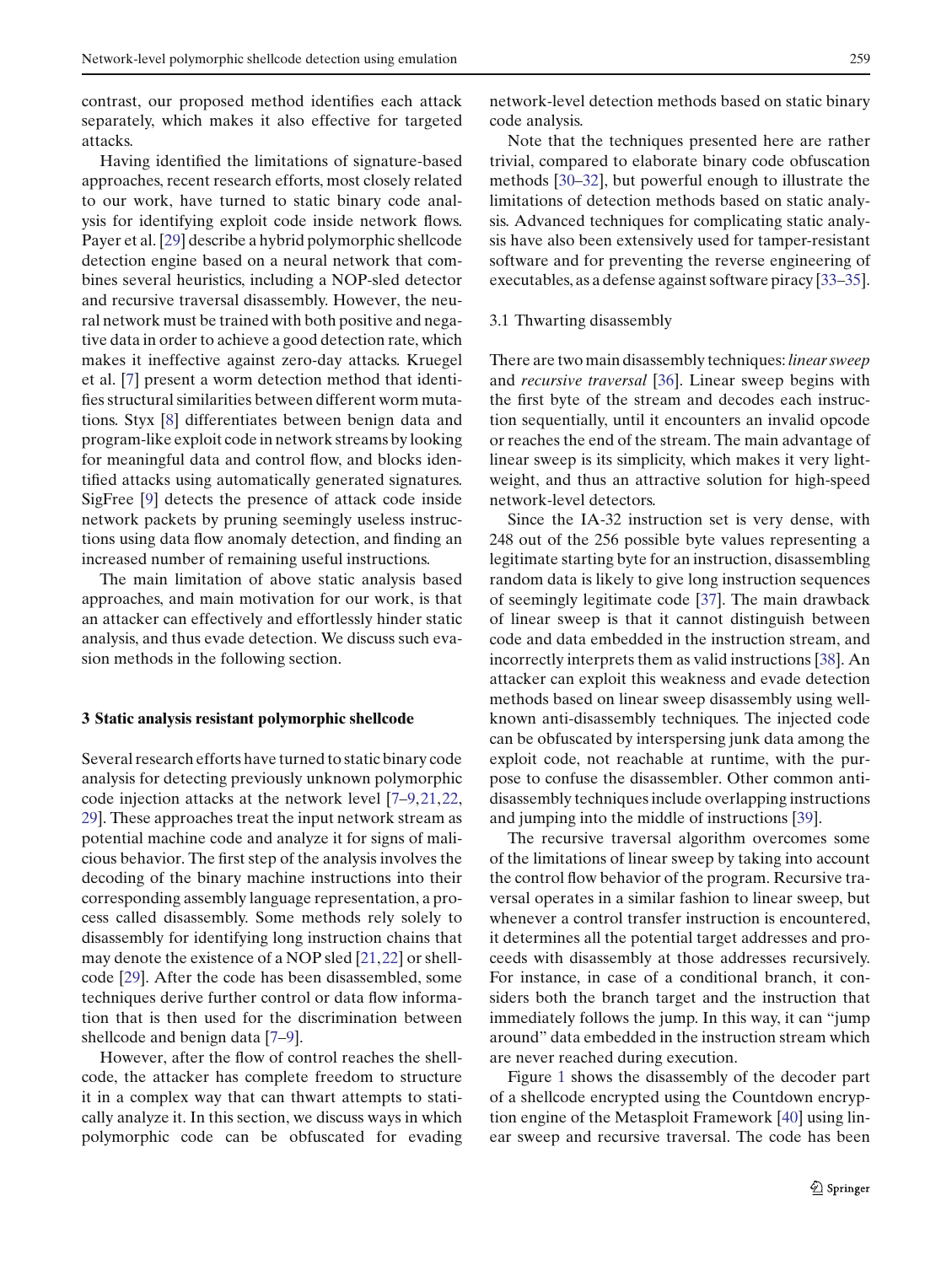<span id="page-3-0"></span>**Fig. 1** Disassembly of the decoder produced by the Countdown shellcode encryption engine using (**a**) linear sweep and (**b**) recursive traversal



mapped to address 0x0000 for presentation purposes. The target of the call instruction at address  $0 \times 0003$ lies at address 0x0007, one byte before the end of call, i.e., the call instruction jumps to itself. This tricks linear disassembly to interpret the instructions immediately following the call instruction incorrectly. In contrast, recursive traversal follows the branch target and disassembles the overlapping instructions correctly.

However, the targets of control transfer instructions are not always identifiable. Indirect branch instructions transfer control to the address contained in a register operand and their destination cannot be statically determined. In such cases, recursive traversal also does not provide an accurate disassembly, and thus, an attacker could use indirect branches extensively to hinder it. Although some advanced static analysis methods can heuristically recover the targets of indirect branches, e.g., when used in jump tables, they are effective only with compiled code and well-structured binaries [\[36,](#page-16-25) [38](#page-16-27)[,41](#page-16-30),[42\]](#page-16-31). A motivated attacker can construct highly obfuscated code that abuses any assumptions about the structure of the code, including the extensive use of indirect branch instructions, which impedes both disassembly methods.

### <span id="page-3-2"></span>3.2 Thwarting control and data flow analysis

Once the code has been disassembled, some approaches analyze the code further using *control flow analysis*, by extracting its control flow graph (CFG). The CFG consists of basic blocks as nodes, and potential control transfers between blocks as edges. Kruegel et al. [\[7](#page-16-18)] use the CFG of several instances of a polymorphic worm to detect structural similarities between different mutations. Chinchani et al. [\[8\]](#page-16-19) differentiate between data and exploit code in network streams based on the control flow of the extracted code.

SigFree, proposed by Wang et al. [\[9\]](#page-16-20), uses both control and *data flow analysis* to discriminate between code and data. Data flow analysis examines the data operands of instructions and tracks the operations that are performed on them within a certain code block. After the extraction of the control flow graph, SigFree uses

| 0000     | 6A7F                               | push 0x7F             |
|----------|------------------------------------|-----------------------|
| 0002     | 59                                 | pop ecx               |
| 0003     | <b>ESFFFFFFFFF</b>                 | call 0x7              |
| 0007     | FFC1                               | inc ecx               |
| 0009     | 5E                                 | pop esi               |
| 000a     | 80460AE0                           | add [esi+0xA],0xE0    |
| 000e     | 304C0E0B                           | xor [esi+ecx+0xB], cl |
| 0012     | 02FA                               | add bh,dl             |
| 0014     |                                    |                       |
| $\cdots$ | <encrypted payload=""></encrypted> |                       |
| 0093     |                                    |                       |

<span id="page-3-1"></span>**Fig. 2** A modified, static analysis resistant version of the Countdown decoder

data flow analysis techniques to prune seemingly useless instructions, aiming to identify an increased number of remaining useful instructions that denote the presence of code.

However, even if a precise approximation of the CFG can be derived in the presence of indirect jumps or other anti-disassembly tricks, a motivated attacker can still hide the real CFG of the shellcode using *self-modifying* code, a much more powerful technique. Self-modifying code modifies its own instructions dynamically at runtime. Although payload encryption is also a form of selfmodification, in this section we consider modifications to the decoder code itself, which is the only shellcode part exposed to static binary code analysis.

Since self-modifying code can transform almost any instruction of itself to a different instruction, an attacker can construct a decryptor that will eventually execute instructions that do not appear in the initial code image, on which static analysis methods operate on. Thus, crucial control transfer or data manipulation instructions can be concealed behind fake instructions, specifically selected to hinder control and data flow analysis. The real instructions will be written into the shellcode's memory image while it is executing, and thus are inaccessible to static binary code analysis methods.

A very simple example of this technique, also known as "patching," is presented in Fig. [2,](#page-3-1) which shows the recursive traversal disassembly of a modified version of the Countdown decoder presented in Fig. [1.](#page-3-0) There are two main differences: an add instruction has been added at address 0x000A, and the loop 0xA instruction has been replaced by add bh, dl. At first sight, this code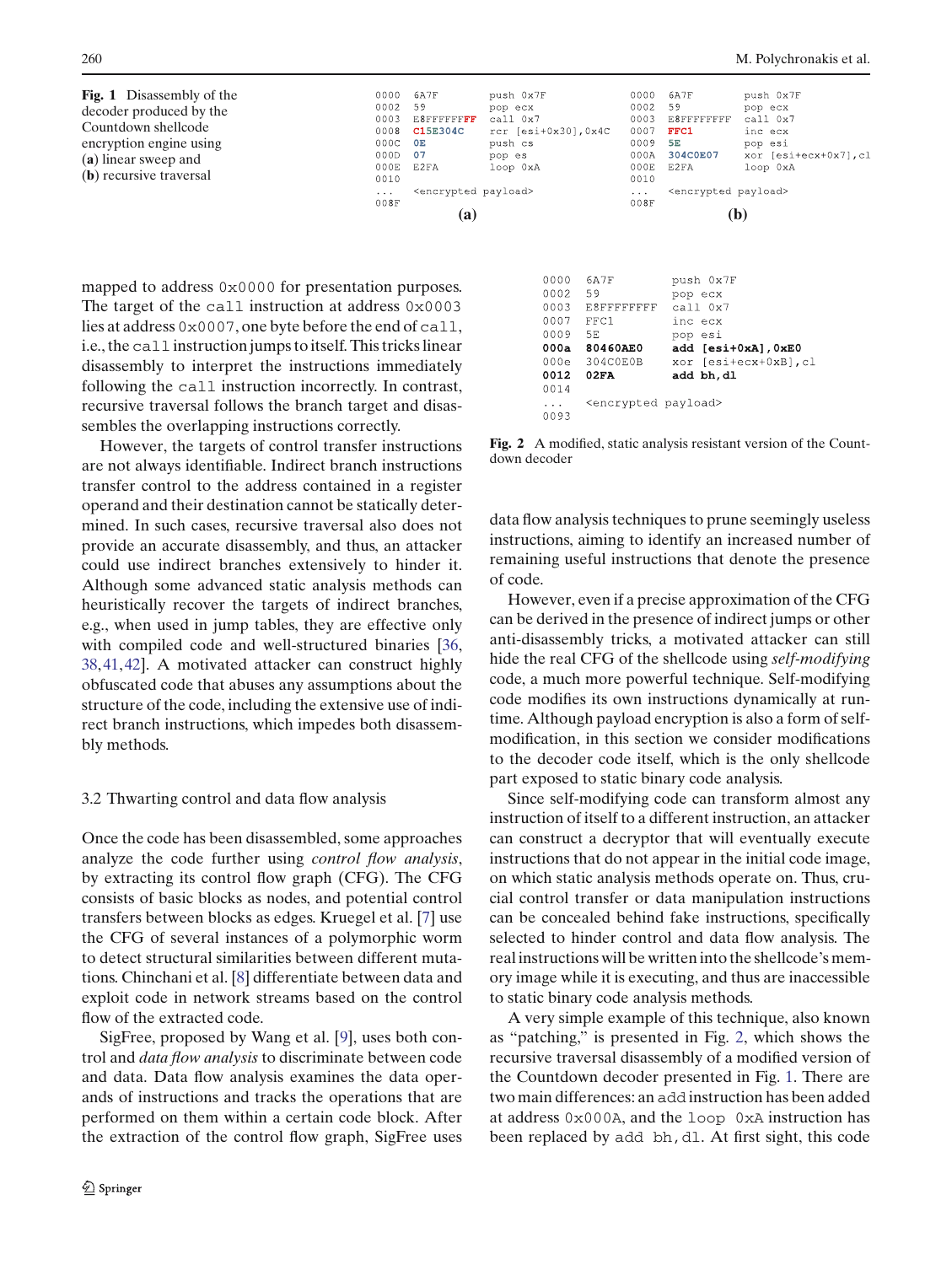| 0012 | E2FA          | loop 0xE              | $: \sec x = 0 \times 7E$ |
|------|---------------|-----------------------|--------------------------|
|      | 000e 304C0E0B | xor [esi+ecx+0xB], cl | ;XOR [0092] 0x7F         |
| 0012 | E2FA          | loop 0xE              | $: \sec x = 0 \times 7F$ |
|      | 000e 304C0E0B | xor [esi+ecx+0xB], cl | :XOR [0093] 0x80         |
| 000a | 80460AE0      | add [esi+0xA], 0xE0   | :ADD [0012] 0xE0         |
| 0009 | 5E.           | pop esi               | $: esi = 0x8$            |
|      | 0007 FFC1     | inc ecx               | $:ex = 0x80$             |
| 0003 | E8FFFFFFFFF   | $cal1$ $0x7$          | ;PUSH 0x8                |
| 0002 | 59.           | pop ecx               | $:$ ecx = $0x7F$         |
| 0000 | 6A7F          | push 0x7F             |                          |

**Fig. 3** Execution trace of the modified Countdown decoder

<span id="page-4-1"></span>

<span id="page-4-2"></span>**Fig. 4** Control flow graph of the modified Countdown decoder (**a**) based on the code derived using recursive traversal disassembly, and (**b**) based on its actual execution

does not look like a polymorphic decryptor, since the flow of control is linear, without any backward jumps that would form a decryption loop. However, in spite of the intuition we get by statically analyzing the code, the code is indeed a polymorphic decryptor which decrypts the encrypted payload correctly, as shown by the execution trace of Fig. [3.](#page-4-1)

The decoder starts by initializing ecx with the value 0x7F, which corresponds to the encoded payload size minus one. The call instruction sets the instruction pointer to the relative offset -1, i.e., the inc ecx instruction at address  $0 \times 0007$ . Pop then loads the return address that was pushed in the stack by call in ecx. These instructions are used to find the absolute address from which the decoder is executing, as discussed in Sect. [4.1.2.](#page-5-0)

The crucial point is the execution of the add [esi+0xA], 0xE0 instruction. The effective address of the left operand corresponds to address 0x0012, so add will modify its contents. Initially, at this address is stored the instruction add  $bh$ , dl. By adding the value 0xE0 to this memory location, the code at this location is modified and add bh,dl is transformed to loop 0xe. Thus, while the decryptor is executing, as soon as the instruction pointer reaches the address 0x0012, the instruction that will actually be executed is loop 0xe.

Even in this simple form, the above technique is very effective in obfuscating the real CFG of the shellcode. Indeed, as shown in Fig. [4,](#page-4-2) a slight self-modification of just one instruction results to significant differences between the CFG derived using static analysis, and the actual CFG of the code that is eventually executed. If such self-modifications are applied extensively, then the real CFG can effectively be completely concealed. Going one step further, an attacker could implement a polymorphic engine that produces decryptors with arbitrarily fake CFGs, different in each shellcode instance, for evading detection methods based on CFG analysis. This can be easily achieved by placing fake control transfer instructions which during execution are overwritten with other useful instructions. Instructions that manipulate crucial data can also be concealed in the same manner in order to hinder data flow analysis. Static binary code analysis would need to be able to compute the output of each instruction in order to extract the real control and data flow of the code that will be eventually executed.

## <span id="page-4-0"></span>**4 Network-level execution**

Carefully crafted polymorphic shellcode can evade detection methods based on static binary code analysis. Using anti-disassembly techniques, indirect control transfer instructions, and most importantly, selfmodifications, static analysis resistant polymorphic shellcode will not reveal its actual form until it is eventually executed on a real CPU. This observation motivated us to explore whether it is possible to detect such highly obfuscated shellcode by actually *executing* it, using only information available at the network level.

#### 4.1 Approach

Our goal is to detect network streams that contain polymorphic exploit code by passively monitoring the incoming network traffic. Each request to some network service hosted in the protected network is treated as a potential attack vector. The detector attempts to execute each incoming request in a virtual environment as if it was executable code. Depending on the execution behavior, we can differentiate between benign data and polymorphic shellcode. Besides the NOP sled, which might not exist at all [\[23](#page-16-11)], the only executable part of polymorphic shellcodes is the decryption routine. Therefore, the detection algorithm focuses on the identification of the decryption process that takes place during the initial execution steps of a polymorphic shellcode.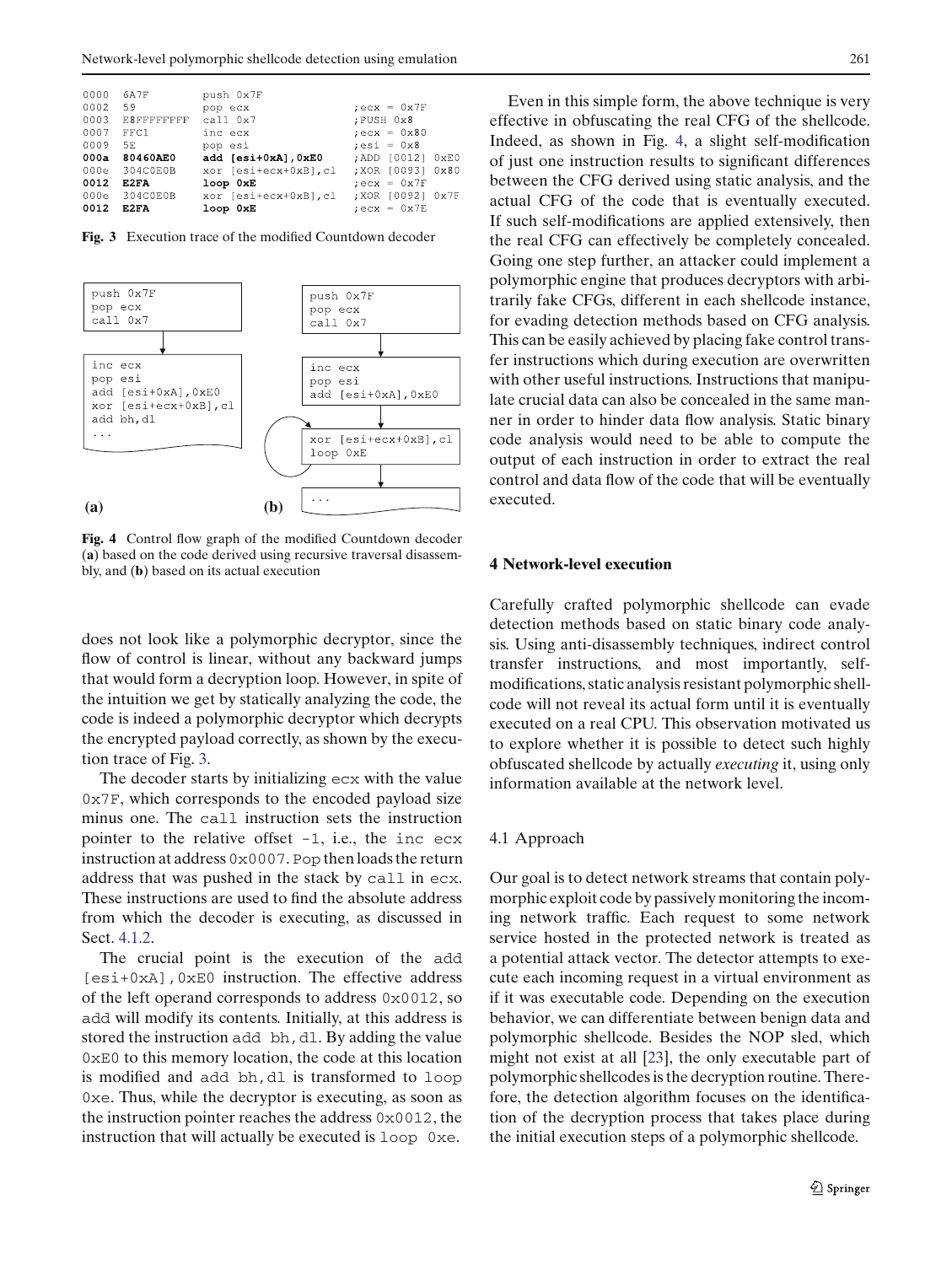Being isolated from the vulnerable host, the detector lacks the context in which the injected code would run. Crucial information such as the OS of the host and the process being exploited might not be known in advance. At first sight, under these extremely obscure conditions, it does not seem feasible to fully simulate the execution of arbitrary shellcode by relying only to the captured attack vector. For instance, knowing the OS type and version is crucial for emulating system calls.

In this work, we focus on the detection of polymorphic shellcodes. The execution of a polymorphic shellcode can be conceptually split in two sequential parts: the execution of the decryptor, and the execution of the actual payload. The accurate execution of the payload, which usually includes several advanced operations such as the creation of sockets or files, would require a complete virtual machine environment, including an appropriate OS. In contrast, the decryptor is in essence a series of machine instructions that perform a certain computation over the memory locations where the encrypted shellcode has been injected. This allows us to simulate the execution of the decryptor using merely a CPU emulator. The only requirement is that the emulator should be compatible with the hardware architecture of the vulnerable host. For our prototype, we have focused on the IA-32 architecture.

Up to this point, the context of the vulnerable process in which the shellcode would be injected is still missing. Specifically, since the emulator has no access to the target host, it lacks the memory and CPU state of the vulnerable process at the time its flow of control is diverted to the injected code. However, the construction of polymorphic shellcodes conforms to several restrictions that allow us to simulate the execution of the decryptor part, even without having any further information about the context in which it is destined to run. In the remainder of this section we discuss these restrictions.

## *4.1.1 Position-independent code*

In a dynamically changing stack or heap, the exact memory location where the shellcode will be placed is not known in advance. For this reason, any absolute addressing is avoided and reliable shellcode is made completely relocatable, in order to run from any memory position. Otherwise, the exploit becomes fragile [\[1\]](#page-15-0). For instance, in case of Linux stack-based buffer overflows, the absolute address of the vulnerable buffer varies between systems, even for the same compiled executable, due to the different environment variables that are stored in the beginning of the stack. This positionindependent nature of shellcode allows us to map it in an arbitrary memory location and start its execution from there.

# <span id="page-5-0"></span>*4.1.2 GetPC code*

Both the decryptor and the encrypted payload are part of the injected vector, with the decryptor stub usually prepended to the encrypted payload. Since the absolute memory address of the injected shellcode cannot be accurately predicted in advance, the decoder needs to somehow find a reference to this exact memory location in order to decrypt the encrypted payload.

To this end, shellcodes take advantage of the CPU program counter (PC, or EIP in the IA-32 architecture). During the execution of the decryptor, the PC points to the decryptor code, i.e., to an address within the memory region where the decryptor, along with the encrypted payload, has been placed. However, the IA-32 architecture does not provide any EIP-relative memory addressing mode, $\frac{1}{1}$  $\frac{1}{1}$  $\frac{1}{1}$  as opposed to instruction dispatch. Thus, the decryptor cannot use the PC directly to reference to the memory locations of the encrypted payload in order to modify it. Instead, the decryptor first loads the current value of the PC to a register, and then uses this value to compute the absolute address of the payload. The code that is used for retrieving the current PC value is usually referred to as the "getPC" code.

The simplest way to read the value of the PC is through the use of the call instruction. The intended use of call is for calling a procedure. When the call instruction is executed, the CPU pushes the return address in the stack, and jumps to the first instruction of the called procedure. The return address is the address of the instruction immediately following the call instruction. Thus, the decryptor can compute the address of the encrypted payload by reading the return address from the stack and adding to it the appropriate offset in order to reference the payload memory locations. This technique is used by the decryptor shown in Fig. [1.](#page-3-0) The encrypted payload begins at address 0x0010. Call pushes in the stack the address of the instruction immediately following it  $(0x0008)$ , which is then popped to esi. The size of the encrypted payload is computed in ecx, and the effective address computation [esi+ecx+0x7] in xor corresponds to the last byte of the encrypted payload at address 0x08F. As the name of the engine implies, the decryption is performed backwards, one byte at a time, starting from the last encrypted byte.

<span id="page-5-1"></span> $1$  The IA-64 architecture supports a RIP-relative data addressing mode. RIP stands for the 64bit instruction pointer.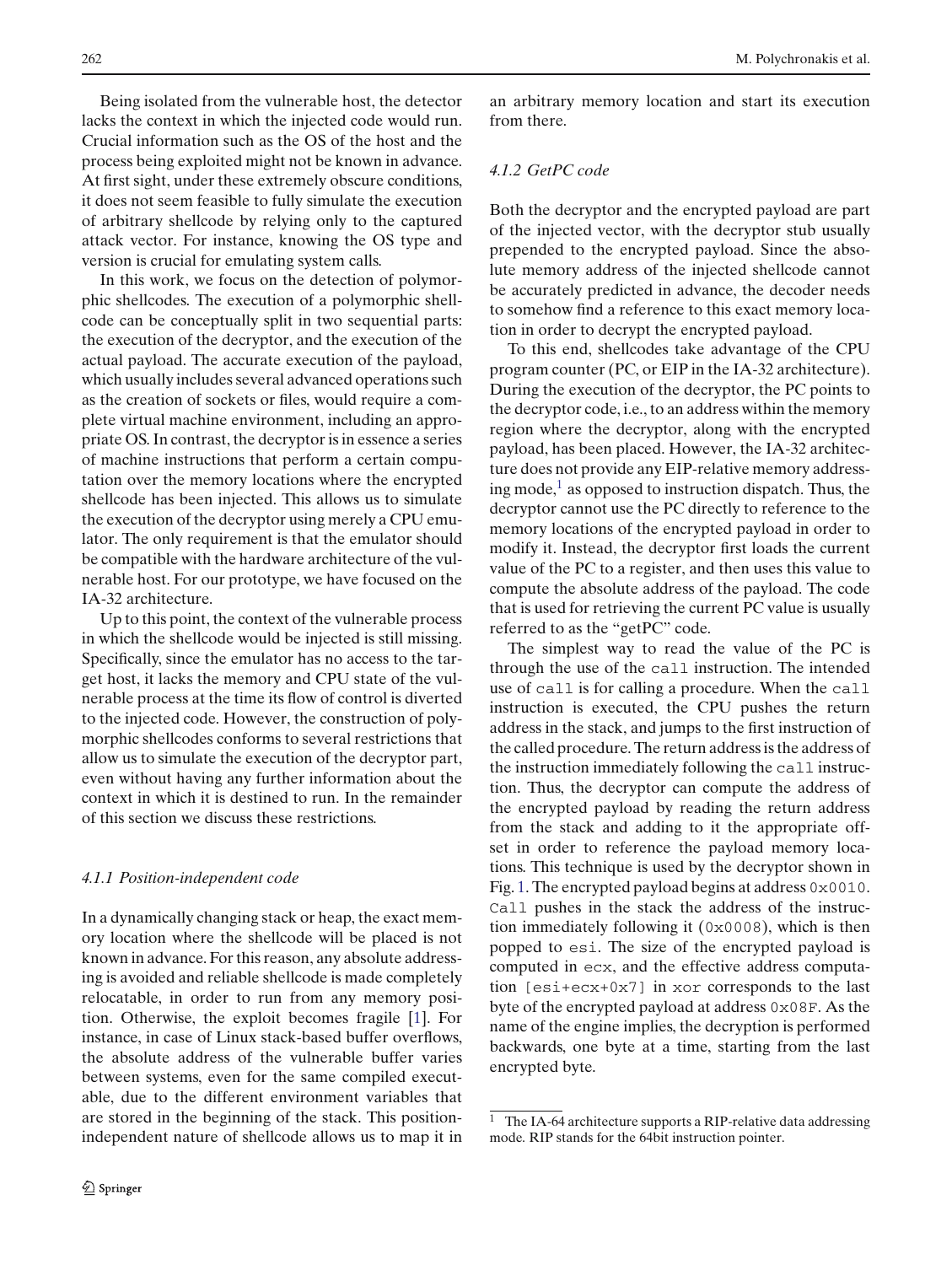Network-level polymorphic shellcode detection using emulation 263

| 6A04<br>0000<br>push byte +0x4<br>0002<br>59<br>pop ecx<br>0003<br>D 9EE<br>fldz.<br>0005 D97424F4<br>fnstenv [esp-0xc]<br>0009<br>5B<br>pop ebx<br>000A 817313CACD4B2E<br>xor dword [ebx+0x13], 0x2e4bcdca<br>0011<br>83EBFC<br>$sub$ ebx, byte $-0x4$<br>0014<br><b>E2F4</b><br>loop 0xa |
|--------------------------------------------------------------------------------------------------------------------------------------------------------------------------------------------------------------------------------------------------------------------------------------------|
|--------------------------------------------------------------------------------------------------------------------------------------------------------------------------------------------------------------------------------------------------------------------------------------------|

<span id="page-6-0"></span>**Fig. 5** The decryptor of the PexFnstenvMov engine, which is based on a getPC code that uses the fnstenv instruction

Finding the absolute memory address of the decryptor is also possible using the fstenv instruction, which saves the current FPU operating environment at the memory location specified by its operand [\[43](#page-16-32)]. The stored record includes the instruction pointer of the FPU, which is different than EIP. However, if a floating point instruction has been executed as part of the decryptor, then the FPU instruction pointer will also point to the memory area of the decryptor, and thus fstenv can be used to retrieve its absolute memory address. The same can also be achieved using one of the fstenv, fsave, or fnsave instructions.

Figure [5](#page-6-0) shows the decoder generated by the PexFnstenvMov engine of the Metasploit Framework [\[40](#page-16-29)], which uses an fnstenv-based getPC code. By specifying the memory offset to the fstenv relative to the stack pointer, the absolute memory address of the latest floating point instruction fldz can be popped to ebx. By combining the fstenv-based getPC code with self-modifications, as presented in Sect. [3.2,](#page-3-2) it is possible to construct a decoder with no control transfer instruction, i.e., with a CFG consisting of a single node.

A third getPC technique is possible by exploiting the structured exception handling (SEH) mechanism of Windows [\[44](#page-16-33)]. However this technique works only with older versions of Windows, and the introduction of registered SEH in Windows XP and 2003 limits its applicability. From the tested polymorphic shellcode engines (cf. Sect. [5.2.1\)](#page-12-0), only Alpha2 [\[45](#page-16-34)] supports this type of getPC, although not by default.

# *4.1.3 Known operand values*

Polymorphic shellcode engines produce generic decryptor code for a specific hardware platform that runs independently of the OS version of the victim host or the vulnerability being exploited. The decoder is constructed with no assumptions about the state of the process in which it will run, and any registers or memory locations being used by the decoder are initialized on the fly. This allows us to correctly follow its execution from the very first instruction, since instruction operands with initially unknown values will eventually become available.

For instance, the execution trace of the Countdown decoder in Fig. [3](#page-4-1) is always the same, independently of the process in which it has been injected. Indeed, the code is *self-contained*, which allows us to correctly execute even instructions with non-immediate operands which otherwise would be unknown, as shown from the comments next to the code. The emulator can correctly initialize the registers, follow stack operations, compute all effective addresses, and even follow self modifications, since every operand eventually becomes known.

Note that, depending on the vulnerability, a skilled attacker may be able to construct a *non-self-contained* decryptor, which our approach would not be able to fully execute. This could be possible by including in the computations of the decoder existing data that reside at known locations of the memory image of the vulnerable process, and which remain consistent across all vulnerable systems. Such data are not accessible from the network-level emulator, and thus it cannot follow any instructions that manipulate them. We further discuss this issue in Sect. [6.](#page-14-0)

# 4.2 Detection algorithm

In this section we describe in detail the emulation-based polymorphic shellcode detection algorithm. The algorithm takes as input a byte stream captured passively from the network, such as a reassembled TCP stream or the payload of a UDP packet, and reasons whether it contains polymorphic shellcode. Each input is executed on a CPU emulator as if it was executable code. Due to the dense instruction set and the variable instruction length of the IA-32 architecture, even non-attack streams can be interpreted as valid executable code. However, such random code usually stops running soon, e.g., due to the execution of an illegal instruction, while real polymorphic code is being executed until the encrypted payload is fully decrypted.

The pseudo-code of the detection algorithm is presented in Fig. [6](#page-7-0) with several simplifications for brevity. Each input buffer is mapped to a random location in the virtual address space of the emulator, as shown in Fig. [7.](#page-7-1) This corresponds to the placement of the attack vector into the input buffer of a vulnerable process. Before each execution attempt, the state of the virtual processor is randomized (line 5). Specifically, the EFLAGS register, which holds the flags of conditional instructions, and all general purpose registers are assigned random values, except esp, which is set to point to the middle of the stack of a supposed process.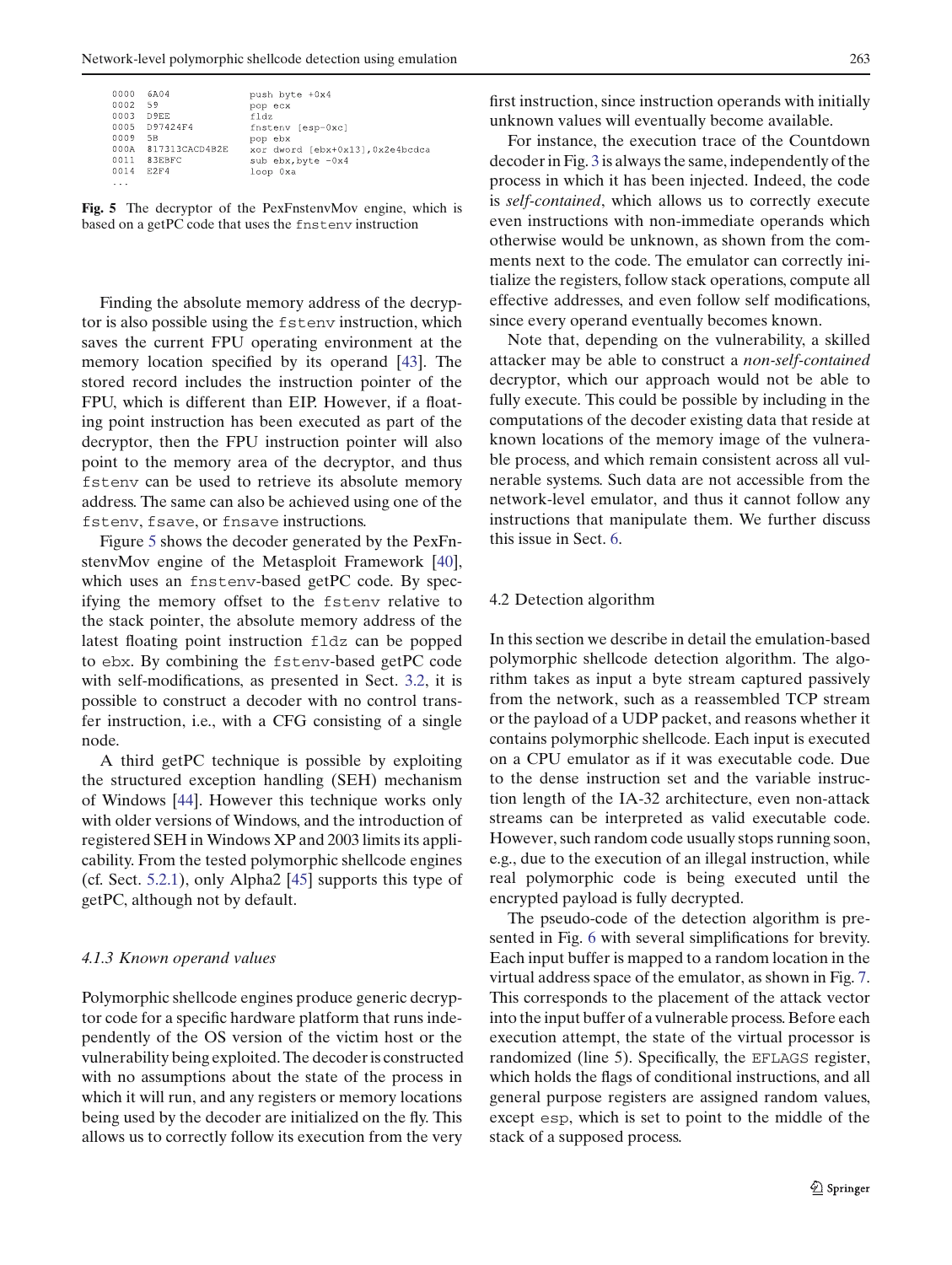```
Fig. 6 Simplified
                                                    emulate(buf_start_addr, buf_len) {
                                                        invalidate translation cache():
pseudo-code for the detection
                                                        for (pos=buf_start_addr; pos<buf_len; ++pos)
algorithm
                                                            PC = pos;reset CPU();
                                                            do f/* decode instruction if no entry in translation cache */
                                                                if (translation\_cache[PC] == NULL)translation_cache[PC] = decode_instruction(buf[PC]);
                                                                 if (translation\_cache[PC] == (ILLEGL || PRIVILEGED))break;
                                                                 execute (translation cache [PC]); /* changes PC */
                                                                 if (vmem[PC] == INVALID)break;
                                                            while (num\_exec++ < XT);
                                                            if (has_getPC_code && (payload_reads >= PRT)
                                                                return TRUE;
                                                        return FALSE;
```


<span id="page-7-1"></span>**Fig. 7** Memory reads during the decryption of a polymorphic shellcode

# *4.2.1 Running the shellcode*

The main routine, emulate, takes as parameters the starting address and the length of the input stream. Depending on the vulnerability, the injected code may be located at an arbitrary position within the stream. For example, the first bytes of a TCP stream or a UDP packet payload will probably be occupied by protocol data, depending on the application (e.g., the METHOD field in case of an HTTP request). Since the position of the shellcode is not known in advance, the main routine consists of a loop which repeatedly starts the execution of the supposed code that begins from each and every position of the input buffer (line 3). We call a complete execution starting from position *i* an *execution chain from i*.

Note that it is necessary to start the execution from each position *i*, instead of starting only from the first byte of the stream and relying on the self-synchronizing property of the IA-32 architecture [\[7](#page-16-18),[8\]](#page-16-19), since we may otherwise miss the execution of a crucial instruction that initializes some register or memory location. For example, going back to the execution trace of Fig. [3,](#page-4-1) if the execution misses the first instruction push 0xF, e.g., due to a misalignment or an overlapping instruction placed in purpose immediately before push, then the emulator will not execute the decryptor correctly, since the value of the ecx register will be arbitrary. Furthermore, the execution may stop even before reaching the shellcode, e.g., due to an illegal instruction.

For each position pos, the algorithm enters the main execution loop (line 6), in which a new instruction is fetched, decoded, the program counter is increased by the length of the instruction, and finally the instruction is executed. In case of a control transfer instruction, upon its execution, the PC might have been changed to the address of the target instruction. Since instruction decoding is an expensive operation, decoded instructions are stored in a translation cache (line 9). If an instruction at a certain position of the buffer is going to be executed again, e.g., as part of a loop body in the same execution chain, or as part of a different execution chain of the same input buffer then the instruction is instantly fetched from the translation cache.

# *4.2.2 Optimizing performance*

For large input streams, starting a new execution from each and every position incurs a high execution overhead per stream. We have implemented the following optimization in order to mitigate this effect. The injected shellcode is treated by the vulnerable application as legitimate input data. Thus, it should conform to any restrictions that input data may have. Since usually the injected code is treated by the vulnerable application as a string, and strings in C are terminated with a NULL byte (a byte with zero value), any NULL byte within the shellcode will truncate it and render the code nonfunctional. For this reason, the shellcode cannot contain NULL bytes inside its body.

We exploit this restriction by taking advantage of the zero bytes present in binary network traffic. Before starting execution from position *i*, a look-ahead scan is performed to find the first zero byte after position *i*. If a zero byte is found at position *j*, and  $j - i$  is less than a minimum size *S*, then the positions from *i* to *j* are skipped and the algorithm continues from position  $j+1$ . We have chosen a rather conservative value for  $S = 50$ , given that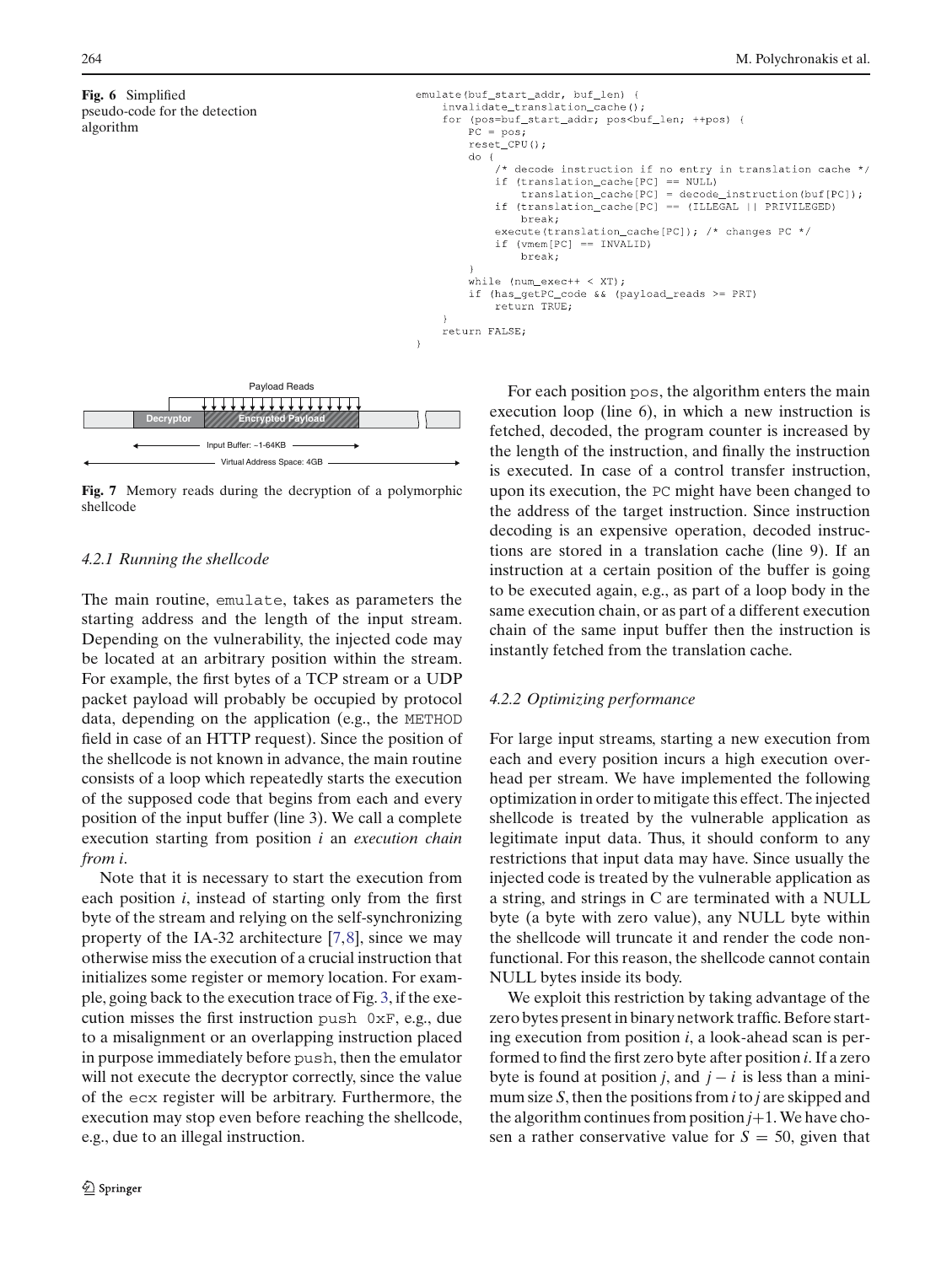most polymorphic shellcodes have a size greater than 100 bytes.

In the rare case that a protected application accepts NULL characters as part of the input data, this optimization should be turned off. On the other hand, if the application protocol has other restricted bytes, which is quite common [\[40\]](#page-16-29), extending the above optimization to consider these bytes instead of the zero byte would dramatically improve performance. For instance, the HTTP protocol defines that the request header should be separated from the message body by a CRLF byte combination. Since the two parts of an HTTP request are usually treated separately by web servers, we could extend the above optimization to also consider CRLF byte combinations in case of HTTP traffic.

# <span id="page-8-0"></span>*4.2.3 Detection heuristic*

While the execution behavior of random code is undefined, there exists a generic execution pattern inherent to all polymorphic shellcodes, which allows us to accurately distinguish polymorphic code injection attacks from benign requests. Upon the hijack of the program counter, the control flow of the vulnerable process is diverted—sometimes through a NOP sled—to the injected shellcode, and particular to the polymorphic decryptor. During decryption, the decryptor reads the contents of the memory locations where the encrypted payload has been stored, decrypts them, and writes back the decrypted data. Hence, the decryption process will result in many memory accesses to the memory region where the input buffer has been mapped to. Since this region is a very small part of the virtual address space, we expect that memory reads from that area would occur rarely during the execution of random code.

Only instructions with a memory operand can potentially result in a memory read from the input buffer. This may happen if the absolute address that is specified by a direct memory operand, or if the computation of the effective address of an indirect memory operand, corresponds to an address within the input buffer. Input streams are mapped to a random memory location of the 4GB virtual address space. Additionally, before each execution, the CPU registers, some of which normally take part in the computation of the effective address, are randomized. Thus, the probability to encounter an accidental read from the memory area of the input buffer in random code is very low. In contrast, the decryptor will access tens or hundreds of *different* memory locations within the input buffer, as depicted in Fig. [7,](#page-7-1) depending on the size of the encrypted payload and the decryption function.

This observation led us to initially choose the number of reads from *distinct* memory locations of the input buffer as the detection criterion. For the sake of brevity, we refer to memory reads from distinct locations of the input buffer as *"payload reads."* For a given execution chain, a number of payload reads greater than a certain payload reads threshold (PRT) gives an indication for the execution of a polymorphic shellcode.

We expected random code to exhibit a low payload reads frequency, which would allow for a small PRT value, much lower than the typical number of payload reads found in polymorphic shellcodes. Preliminary experiments with network traces showed that the frequency of payload reads in random code is very small, and usually only a few of the incoming streams had execution chains with just one to ten payload reads. However, there were rare cases with execution chains that performed hundreds of payload reads. This was usually due to the accidental formation of a loop with an instruction that happened to read hundreds of different memory locations from the input buffer. Since we expected random code to exhibit a low number of payload reads, such behavior would have been flagged as polymorphic shellcode by our initial criterion, which would result in false positives.

Since one of our primary goals is to have practically zero false positives, we addressed this issue by defining a more strict criterion. As discussed in Sect. [4.1.2,](#page-5-0) a mandatory operation of every polymorphic shellcode is to find its absolute memory address through the execution of some form of getPC code. This led us to augment the detection criterion as follows: if an execution chain of an input stream executes some form of getPC code, followed by PRT or more payload reads, then the stream is flagged to contain polymorphic shellcode. We discuss in detail this criterion and its effectiveness in terms of false positives in Sect. [5.1.](#page-10-1) The experimental evaluation showed that the above heuristic allows for accurate detection of polymorphic shellcode with zero false positives.

Another option for enhancing the detection heuristic would be to look for *linear* payload reads from a contiguous region of the input buffer. However, this heuristic can be tricked by splitting the encrypted payload into nonadjacent parts which can then be decrypted in random order [\[46](#page-16-35)].

## *4.2.4 Ending execution*

An execution chain may end for one of the following reasons: (i) an illegal or privileged instruction is encountered, (ii) the control is transferred to an invalid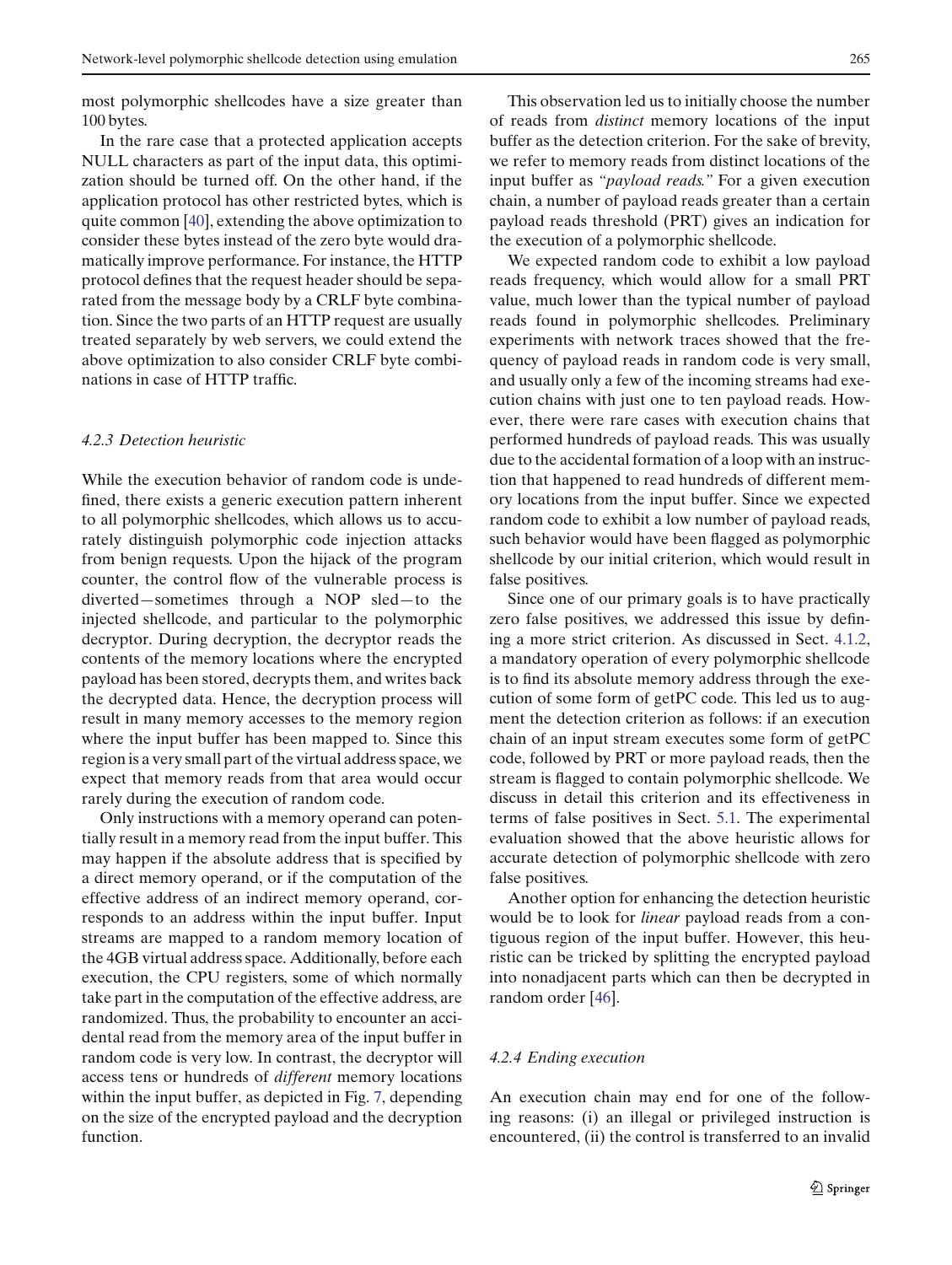or unknown memory location, or (iii) the number of executed instructions has exceeded a certain threshold.

*4.2.4.1 Invalid instruction* The execution may stop if an illegal or privileged instruction is encountered (line 10). Since privileged instructions can be invoked only by the OS kernel, they cannot take part in the normal shellcode execution. Although an attacker could intersperse invalid or privileged instructions in the injected code to hinder detection, these should come with corresponding control transfer instructions that would bypass them during execution—otherwise the shellcode would not execute correctly. In that case, the emulator will also follow the real execution of the code, so such instructions will not cause any inconsistency. At the same time, privileged or illegal instructions appear relatively often in random data, helping this way the detector to distinguish between benign requests and attack vectors.

*4.2.4.2 Invalid memory location* Normally, during the execution of the decoder, the program counter will point to addresses of the memory region of the input buffer where the injected code resides. However, highly obfuscated code could use the stack for storing some parts, or all of the decrypted code, or even for "producing" useful instructions on the fly, in a way similar to the self-modifications presented in Sect. [3.2.](#page-3-2) Thus, the flow of control may jump from the original code of the decryptor to some generated instruction in the stack, then jump back to the input buffer, and so on. In fact, since the shellcode is the last piece of code that will be executed as part of the vulnerable process, the attacker has the flexibility to write in *any* memory location mapped in the address space of the vulnerable process [\[47\]](#page-17-0).

Although it is generally difficult to know in advance the contents of a certain memory location, since they usually vary between different systems, it is easier to find virtual memory regions that are always mapped into the address space of the vulnerable process. For example, if address space randomization is not applied extensively, the attacker might know in advance some memory regions of the stack or heap that exist in every instance of the vulnerable process.

The emulator cannot execute instructions that read unknown memory locations because their contents are not available to the network-level detector. Such instructions are ignored and the execution continues normally. Otherwise, an attacker could trick the emulator by placing NOP-like instructions that read arbitrary data from memory locations known in advance to belong to the address space of the application. However, the emulator keeps track of any memory locations outside of the input buffer that are written during execution, and marks them as valid memory locations where useful data or code may have been placed. If at any time the program counter points to such an address, the execution continues normally from that location. In contrast, if the PC points to an address outside the input buffer that has not been written during the particular execution, then the execution stops (line 15). In random binary code, this usually happens when the PC reaches the end of the input buffer.

Note that if an attacker knows in advance some memory locations of the vulnerable process that contain code which can be used as part of the shellcode, then the emulator would not be able to fully execute it. We further discuss this issue in Sect. [6.](#page-14-0)

<span id="page-9-0"></span>*4.2.4.3 Execution threshold* There are situations in which the execution of random code might not stop soon, or even not at all, due to large code blocks with no backward branches that are executed linearly, or due to the occurrence of backwards jumps that form seemingly "endless" or infinite loops. In such cases, an execution threshold (XT) is necessary for avoiding extensive performance degradation or execution hang ups (line 16).

An attacker could exploit this and evade detection by placing a loop before the decryptor which would execute enough instructions to exceed the execution threshold before the code of the actual decryptor is reached. We cannot simply skip such loops, since the loop body could perform a crucial computation for the further correct execution of the decoder, e.g., computing the decryption key. Fortunately, endless loops occur with low frequency in normal traffic, as discussed in Sect. [5.3.](#page-12-1) Thus, an increase in input requests with execution chains that reach the execution threshold due to a loop might be an indication of a new attack outbreak using the above evasion method.

# *4.2.5 Infinite loop squashing*

To further mitigate the effect of seemingly endless loops, we have implemented a heuristic for identifying and stopping the execution of provably infinite loops that may occur in random code. Loops are detected dynamically using the method proposed by Tubella et al.[\[48](#page-17-1)]. This technique detects the beginning and the termination of iterations and loop executions in run-time using a Current Loop Stack that contains all loops that are being executed at a given time.

The following infinite loop cases are detected: (i) there is an unconditional backward branch from address S to address T, and there is no control transfer instruction in the range [T,S] (the loop body), and (ii) there is a conditional backward branch from address S to address T, none of the instructions in the range [T,S] is a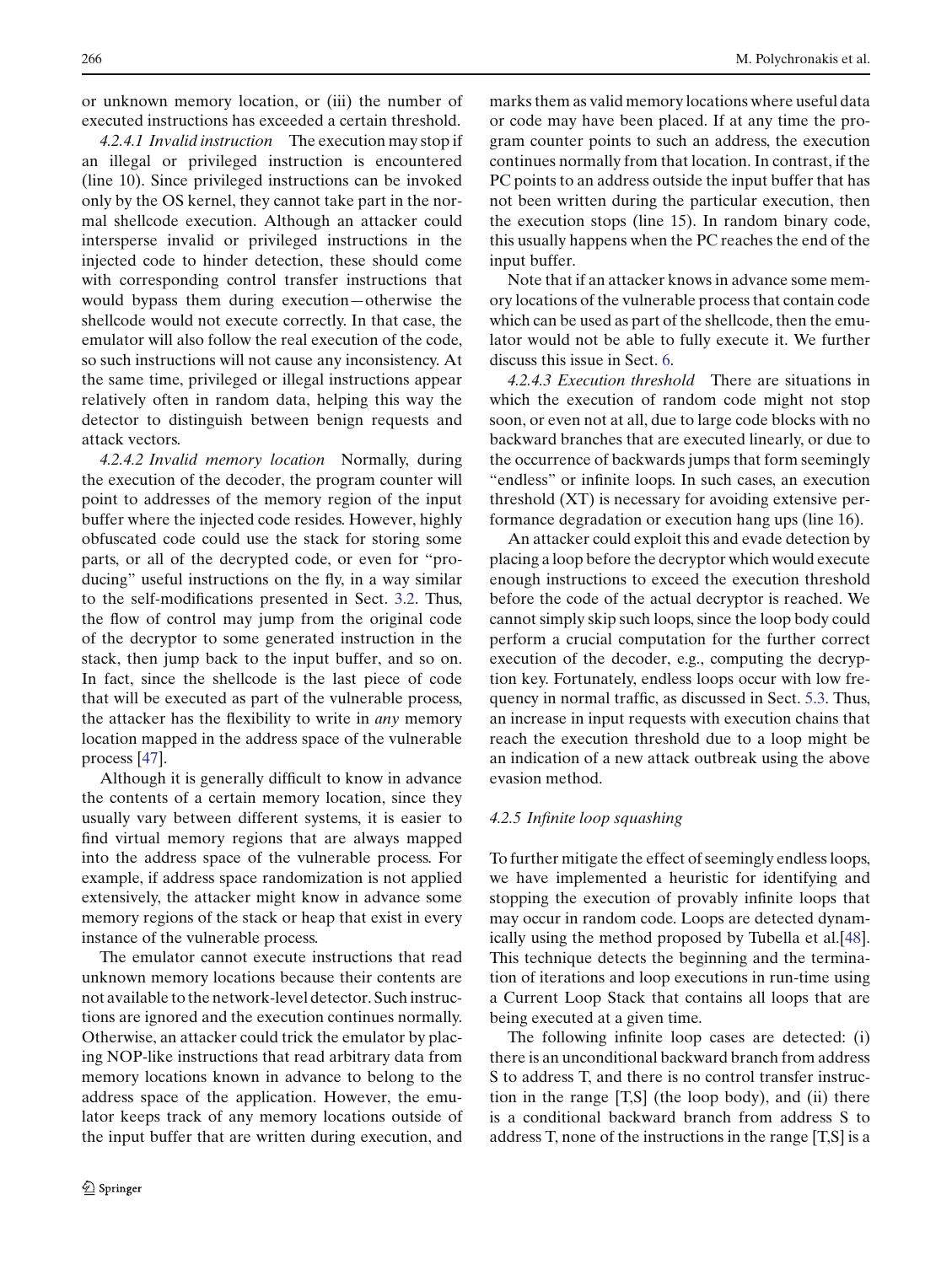| $\sim$ $\sim$ $\sim$ | (a)                 | $\cdots$ | (b)          |         |
|----------------------|---------------------|----------|--------------|---------|
| 0A4D                 | imp short 0xa40     | 0F36     | ipe 0xf30    | $;PF=1$ |
| 0A48                 | mov eax.0xf4        | 0F34     | mov al, 0xf4 |         |
| 0A43                 | imul dx, [ecx], 0x5 | 0F33     | st.c         |         |
| 0A40                 | xor ch. 0xc3        | 0F30     | ror ebx, 0x9 |         |
|                      |                     |          |              |         |

<span id="page-10-2"></span>**Fig. 8** Infinite loops in random code due to (**a**) unconditional and (**b**) conditional branches

control transfer instruction, and none of the instructions in the range [T,S] affects the status flag(s) of the EFLAGS register on which the conditional branch depends on.

Examples of the two infinite loop cases are presented in Fig. [8.](#page-10-2) In example (b), when control reaches the ror instruction at address 0x0F30, the parity flag (PF) is already set as a result of some previous instruction. Ror affects only the CF and OF flags, stc affects only the CF flag, which it sets to 1, and mov and fnop do not affect any flags. Since none of the instructions in the loop body affects the PF, its value will not change until the jump-ifparity instruction is executed, which will jump back to the ror instruction, resulting to an infinite loop.

Clearly, these are very simple cases, and more complex infinite loop structures may arise. Our experiments have shown that, depending on the monitored traffic, the above heuristics prune about 3–6% of the execution chains that stop due to reaching the execution threshold. Loops in random code are usually not infinite, but seemingly "endless," being executed for a very large number of iterations until completion. Thus, the runtime overhead of any more elaborate infinite loop detection method will be higher than the overhead of simply running the extra infinite loops that may arise until they reach the execution threshold.

## 4.3 Implementation

In this section we describe the prototype implementation of our network-level detector. The detector passively captures network packets using libpcap [\[49](#page-17-2)] and reassembles TCP/IP streams using libnids [\[50](#page-17-3)]. The input buffer size is set to 64KB, which is large enough for typical service requests. Especially for web traffic, pipelined HTTP/1.1 requests through persistent connections are split to separate streams. Otherwise, an attacker could evade detection by filling the stream with benign requests until exceeding the buffer size.

Instruction set simulation has been implemented interpretively, with a typical fetch, decode, and execute cycle. Accurate instruction decoding, which is crucial for the identification of invalid instructions, is performed using libdasm [\[51](#page-17-4)]. For our prototype, we have

implemented a subset of the IA-32 instruction set, including most of the general-purpose instructions, but no FPU, MMX, SSE, or SSE2 instructions, except fstenv/fnstenv, fsave/fnsave, and rdtsc. However, *all* instructions are fully decoded, and if during execution an unimplemented instruction is encountered, the emulator proceeds normally to the next instruction.

The implemented subset suffices for the complete and correct execution of the decryption part of all the tested shellcodes (cf. Sect. [5.2.1\)](#page-12-0). Even the highly obfuscated shellcodes generated by the TAPiON engine [\[20](#page-16-8)], which intersperses FPU instructions among the decoder code, are executed correctly, since the FPU instructions are used only as NOPs and do not take part in the useful computations of the decoder.

#### <span id="page-10-0"></span>**5 Experimental evaluation**

In this section we evaluate the performance of the proposed approach using our prototype implementation. In all experiments, the detector was running on a PC equipped with a 2.53 GHz Pentium 4 processor and 1 GB RAM, running Debian Linux (kernel v2.6.7). For tracedriven experiments, we used full packet traces of traffic from ports related to the most exploited vulnerabilities, captured at ICS-FORTH and the University of Crete. Trace details are summarized in Table [1.](#page-10-3) Since remote code-injection attacks are performed using a specially crafted request to a vulnerable service, we keep only the client-to-server traffic of network flows. For large incoming TCP streams, e.g., due to a file upload, we keep only the first 64KB. Note that these traces represent a significantly smaller portion of the total traffic that passed by through the monitored links during the monitoring period, since we keep only the clientinitiated traffic.

# <span id="page-10-1"></span>5.1 Tuning the detection heuristic

The major drawback of anomaly-based or heuristicsbased attack detection methods is their relatively high false positive ratio. Such methods should have negligible

**Table 1** Characteristics of client-to-server network traffic traces

<span id="page-10-3"></span>

| <b>Service</b>                 | <b>Port Number</b> | <b>Number</b><br>of streams | <b>Total size</b> |
|--------------------------------|--------------------|-----------------------------|-------------------|
| <b>WWW</b>                     | 80                 | 1759950                     | $1.72$ GB         |
| <b>NetBIOS</b><br>microsoft-ds | 137-139<br>445     | 246888<br>663064            | 311 MB<br>912 MB  |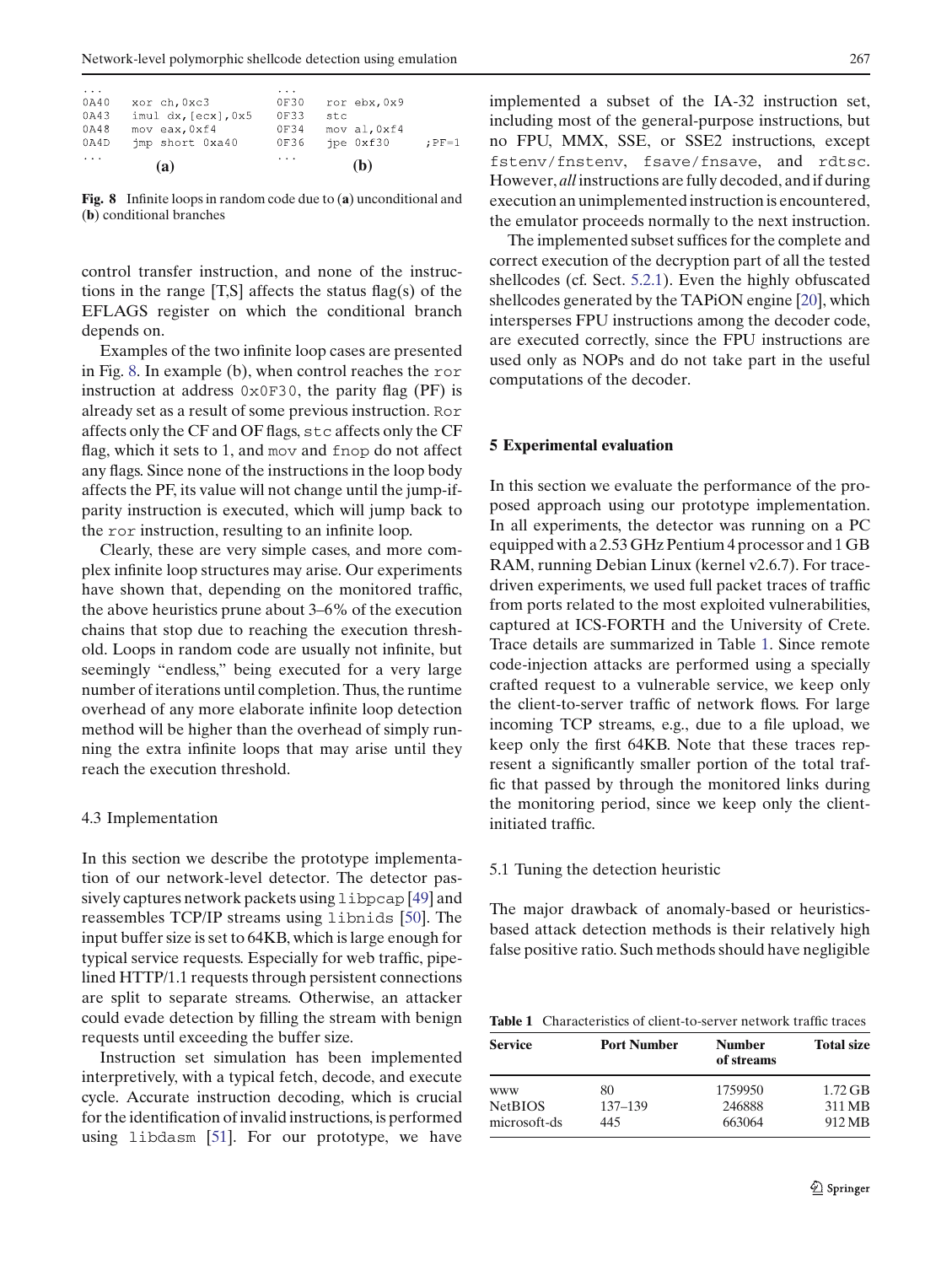false positive ratio in order to be useful. Since the proposed approach is based on a heuristic detection method, we first assess the possibility that the detection algorithm incorrectly detects benign data as polymorphic shellcode.

As discussed in Sect. [4.2.3,](#page-8-0) the detection criterion requires the execution of some form of getPC code, followed by a number of payload reads that exceed a certain threshold. Our initial implementation of this heuristic was the following: if an execution chain contains a call, fstenv, fnstenv, fsave, or fnsave instruction, followed by PRT or more payload reads, then it belongs to a polymorphic shellcode. There exist four different versions of the call instruction in the IA-32 instruction set. The existence of one of these eight instructions serves just as an indication of the potential execution of getPC code. Only when combined with the execution of several payload reads, it gives a good indication of the execution of a polymorphic shellcode.

# *5.1.1 Evaluation with real traffic*

We evaluated this heuristic using the client-to-server requests from the traces presented in Table [1](#page-10-3) as input to the detection algorithm. Only 13 out of the 2,669,902 streams were found to contain an execution chain with a call or fstenv instruction followed by payload reads, and all of them had non-ASCII content. In the worst case, there were five payload reads, allowing for a minimum value for  $PRT = 6$ . However, since the false positive rate is a crucial factor for the applicability of our detection method, we further explored the quality of the detection heuristic using a significantly larger data set.

#### *5.1.2 Evaluation with synthetic requests*

We generated two million streams of varying sizes uniformly distributed between 512 bytes and 64 KB with random binary content. From our experience, binary data is much more likely to give false positives than ASCII only data. The total size of the data set was 61 GB. The results of the evaluation are presented in Table [2,](#page-11-0) under the column "Initial Heuristic."

From the two million streams, 556 had an execution chain that contained a getPC instruction followed by payload reads. Although 475 out of the 556 streams had at most six payload reads, there were 44 streams with tens of payload reads, and 37 streams with more than 100 payload reads, reaching 416 payload reads in the most extreme case. As we show in Sect. [5.2.1,](#page-12-0) there are polymorphic shellcodes that execute as few as 32 payload reads. As a result, PRT cannot be set to a value greater

<span id="page-11-0"></span>**Table 2** Streams that matched the detection heuristic with a given number of payload reads

| Payload      | <b>Streams</b>           |               |                           |               |
|--------------|--------------------------|---------------|---------------------------|---------------|
| <b>Reads</b> | <b>Initial Heuristic</b> |               | <b>Improved Heuristic</b> |               |
|              | #                        | $\frac{0}{0}$ | #                         | $\frac{0}{0}$ |
|              | 409                      | 0.02045       | 22                        | 0.00110       |
| 2            | 39                       | 0.00195       | 5                         | 0.00025       |
| 3            | 10                       | 0.00050       | 3                         | 0.00015       |
| 4            | 9                        | 0.00045       |                           | 0.00005       |
| 5            | 3                        | 0.00015       |                           | 0.00005       |
| 6            | 5                        | 0.00025       |                           | 0.00005       |
| $7 - 100$    | 44                       | 0.00220       | 0                         | 0             |
| $100 - 416$  | 37                       | 0.00185       | 0                         | 0             |

than 32 since it would otherwise miss some polymorphic shellcodes. Thus, the above heuristic incorrectly identifies these cases as polymorphic shellcodes.

#### *5.1.3 Defining a stricter detection heuristic*

Although only the 0.00405 % of the total streams resulted to a false positive, we can devise an even more strict criterion to further lower the false positive rate.

Payload reads occur in random code whenever the memory operand of an instruction *accidentally* refers to a memory location within the input buffer. In contrast, the decoder of a polymorphic shellcode explicitly refers to the memory region of the encrypted payload based on the value of the instruction pointer that is pushed in the stack by a call instruction, or stored in the memory location specified in an fstenv instruction. Thus, after the execution of a call or fstenv instruction, the next mandatory step of a getPC code is to (not necessarily immediately) read the instruction pointer from the memory location where it was stored.

This observation led us to further enhance the detection criterion as follows: *if an execution chain contains one of the eight different* call*,* fstenv*, or* fsave *instructions, followed by a read from the memory location where the instruction pointer was stored as a result of one of the above instructions, followed by PRT or more payload reads, then it belongs to a polymorphic shellcode.*

Using the same data set, the enhanced heuristic results to significantly fewer matching streams, as shown in Table [2,](#page-11-0) under the column "Enhanced Heuristic." In the worst case, one stream had an execution chain with a call instruction, an accidental read from the memory location of the stack where the return address was pushed, and six payload reads. There were no streams with more than six payload reads, which allows for a lower bound for  $PRT = 7$ .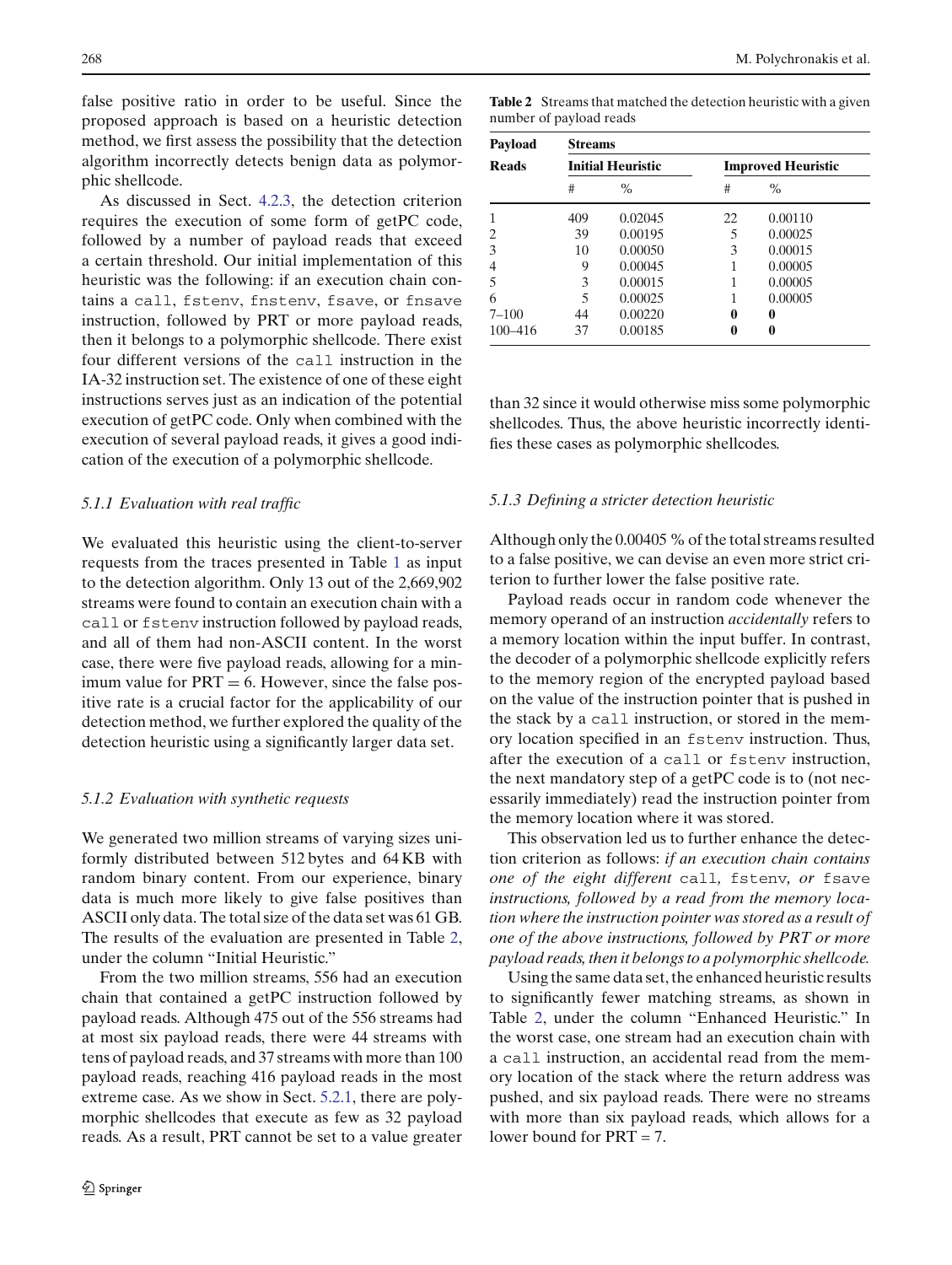#### <span id="page-12-0"></span>5.2 Validation

#### *5.2.1 Polymorphic shellcode execution*

We tested the capability of the emulator to correctly execute polymorphic shellcodes using real samples produced by off-the-shelf polymorphic shellcode engines. We generated mutations of an 128 byte shellcode using the Clet [\[18\]](#page-16-36), ADMmutate [\[17\]](#page-16-7), and TAPiON [\[20\]](#page-16-8) polymorphic shellcode engines, and the Alpha2 [\[45](#page-16-34)], Countdown, JmpCallAdditive, Pex, PexFnstenvMov, PexFnstenvSub, and ShigataGaNai shellcode encryption engines from the Metasploit Framework [\[40](#page-16-29)].

TAPiON, the most recent of the engines, produces highly obfuscated code using anti-disassembly and antiemulator techniques, many garbage instructions, code block transpositions, and on-the-fly instruction generation. In several cases, the decryptor produces on-the-fly some code in the stack, jumps to it, and then jumps back to the original decryptor code.

For each engine, we generated 1000 instances of the original shellcode. For engines that support options related to the obfuscation degree, we split the 1000 samples evenly using all possible parameter combinations. The execution of each sample stops when the complete original shellcode is found in the memory image of the emulator.

Figure [9](#page-12-2) shows the average number of executed instructions that are required for the complete decryption of the payload for the 1000 samples of each engine. The ends of range bars, where applicable, correspond to the samples with the minimum and maximum number of executed instructions. In all cases, the emulator decrypts the original shellcode correctly. Figure [10](#page-12-3) shows the average number of payload reads for the same experiment. For simple encryption engines, the decoder decrypts four bytes at a time, resulting to 32 payload reads. ADMmutate decoders read either one or four bytes at a time. On the other extreme, shellcodes produced by the Alpha2 engine perform more than 500 payload reads. Alpha2 produces alphanumeric shellcode using a considerably smaller subset of the IA-32 instruction set, which forces it to execute much more instructions in order to achieve the same goals.

Given that 128 bytes is a rather small size for a functional payload, these results can be used to derive an indicative upper bound for  $PRT = 32$  (a higher value would miss such small shellcodes). Combined with the results of the previous section, which showed that the enhanced heuristic is very resilient to accidental payload reads, this allows for a range of possible values for PRT from 7 to 31. For our experiments we choose for PRT the median value of 19, which allows for even



**Fig. 9** Average number of executed instructions for the complete decryption of an 128 byte shellcode encrypted using different polymorphic and encryption engines

<span id="page-12-2"></span>

<span id="page-12-3"></span>**Fig. 10** Average number of payload reads for the complete decryption of an 128 byte shellcode encrypted using different polymorphic and encryption engines

more extreme cases of accidental payload reads not to be misclassified as true positives, while at the same time can capture even smaller shellcodes.

#### *5.2.2 Detection effectiveness*

To test the efficacy of our detection method, we launched a series of remote code-injection attacks using the Metasploit Framework [\[40\]](#page-16-29) against an unpatched Windows XP host running Apache v1.3.22. Attacks were launched from a Linux host using Metasploit's exploits for the following vulnerabilities: Apache win32 chunked encoding [\[52](#page-17-5)], Microsoft RPC DCOM MS03-026 [\[53](#page-17-6)], and Microsoft LSASS MS04-011 [\[54](#page-17-7)]. The detector was running on a third host that passively monitored the incoming traffic of the victim host. For the exploit payload we used the shellcode win32\_reverse, which connects back to the attacking host and spawns a shell, encrypted using different engines. We tested all combinations of the three exploits with the engines presented in the previous section. All attacks were detected successfully, with zero false negatives.

#### <span id="page-12-1"></span>5.3 Processing cost

In this section we evaluate the raw processing speed of our prototype implementation using the network traces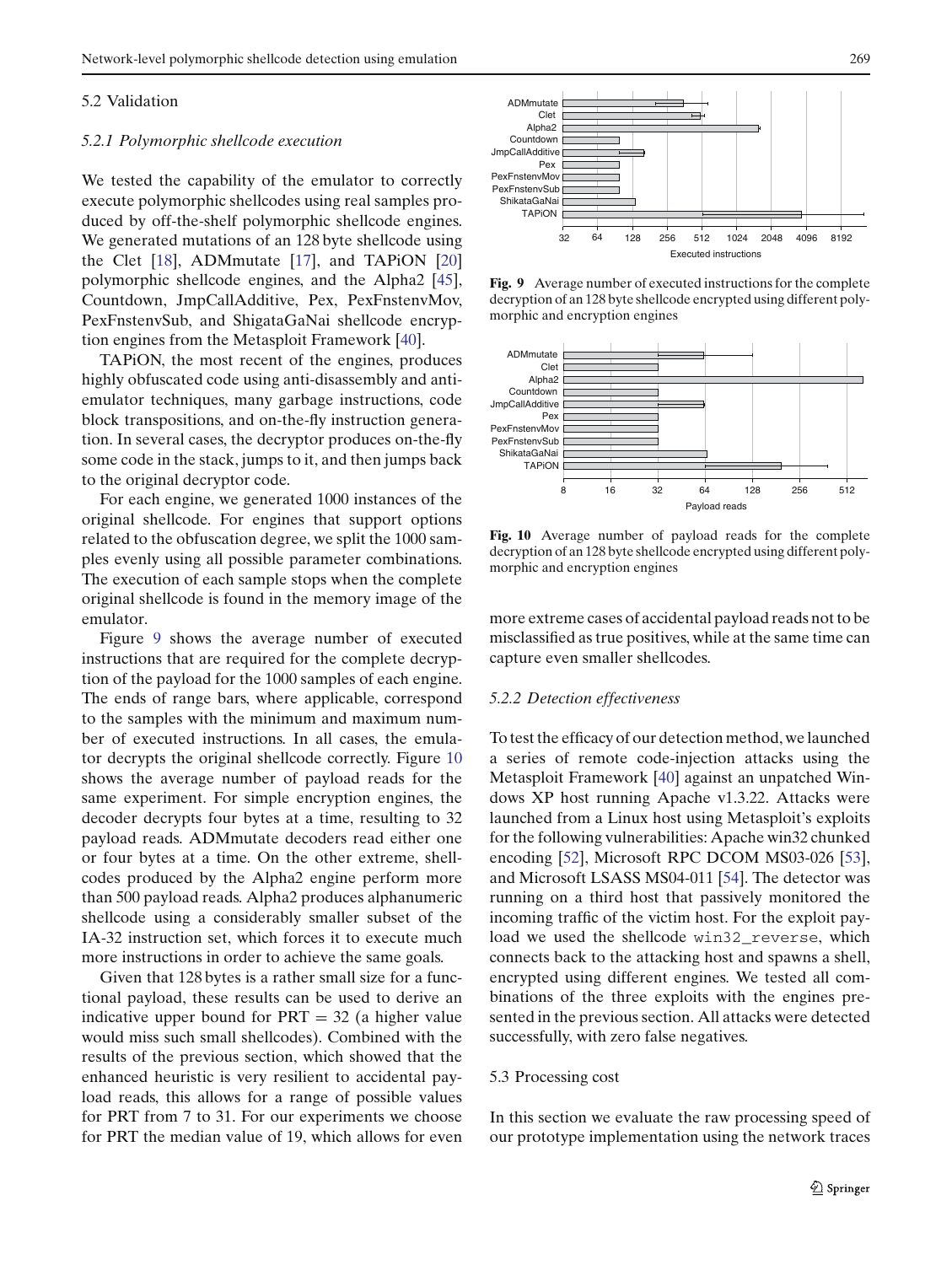

**Fig. 11** Processing speed for different execution thresholds

<span id="page-13-0"></span>

<span id="page-13-1"></span>**Fig. 12** Percentage of streams that reach the execution threshold

presented in Table [1.](#page-10-3) Although emulation is a CPUintensive operation, our aim is to show that it is feasible to apply it for network-level polymorphic attack detection. One of the main factors that affect the processing speed of the emulator is the execution threshold beyond which an execution chain stops. The larger the XT, the more the processing time spent on streams with long execution chains. As shown in Fig. [11,](#page-13-0) as XT increases, the throughput decreases, especially for ports 139 and 445. The reason for the linear decrease of the throughput for these ports is that some streams have very long execution chains that always reach the XT, even when it is set to large values. For higher execution thresholds, the emulator spends even more cycles on these chains, which decreases the overall throughput.

We further explore this effect in Fig. [12,](#page-13-1) which shows the percentage of streams with an execution chain that reaches a given execution threshold. As XT increases, the number of streams that reach it decreases. This effect occurs only for low XT values due to large code blocks with no branch instructions that are executed linearly. For example, the execution of linear code blocks with more than 256 but less than 512 valid instructions is terminated before reaching the end when using a threshold of 256, but completes correctly with a threshold of 512. However, the occurrence probability of such blocks is reversely proportional to their length, due to the illegal or privileged instructions that accidentally occur in random code. Thus, the percentage of streams that reach the execution threshold stabilizes beyond the value of 2048. After this value, XT is reached solely due to execution chains with "endless" loops, which usually require a prohibitive number of instructions in order to complete.

In contrast, port 80 traffic behaves differently because the ASCII data that dominate in web requests produce mainly forward jumps, making the occurrence of endless loops extremely rare. Therefore, beyond an XT of 2048, the percentage of streams with an execution chain that stops due to reaching the execution threshold is negligible, reaching 0.12 %. However, since ASCII web requests do not contain any null bytes, the zero-delimited chunks optimization does not reduce the number of execution chains per stream, which results to a lower processing speed.

We should stress at this point that these results refer to the raw processing speed of the detector, which means that under normal operation will be able to inspect traffic of higher speeds, since usually the incoming traffic to some service is less compared to the outgoing traffic. For example, the outgoing traffic from typical web servers is much more than the incoming traffic, because usually the content of web pages is larger than the size of incoming requests. Indeed, a study of the web server traffic at FORTH and the University of Crete for one week showed that from the total traffic, 1.5 % and 14 % was incoming traffic, and 98.5 % and 86 % was outgoing traffic, respectively.

Figures [11](#page-13-0) and [12](#page-13-1) represent two conflicting tradeoffs related to the execution threshold. Presumably, the higher the processing speed, the better, which leads towards lower XT values. On the other hand, as discussed in Sect. [4.2.4.3,](#page-9-0) it is desirable to have as few streams with execution chains that reach the XT as possible. This leads towards higher XT values, which increase the visibility of endless loop attacks. Regarding this second requirement, XT values higher than 2048 do not offer any improvement to the percentage of streams that reach it. After an XT of 2048, the percentage of streams that reach it stabilizes at 2.65% for port 139 and 4.08% for port 445.

At the same time, an XT of 2048 allows for a quite decent processing speed, especially when taking into account that live incoming traffic will usually have relatively lower volume than the monitored link's bandwidth, especially if the protected services are not related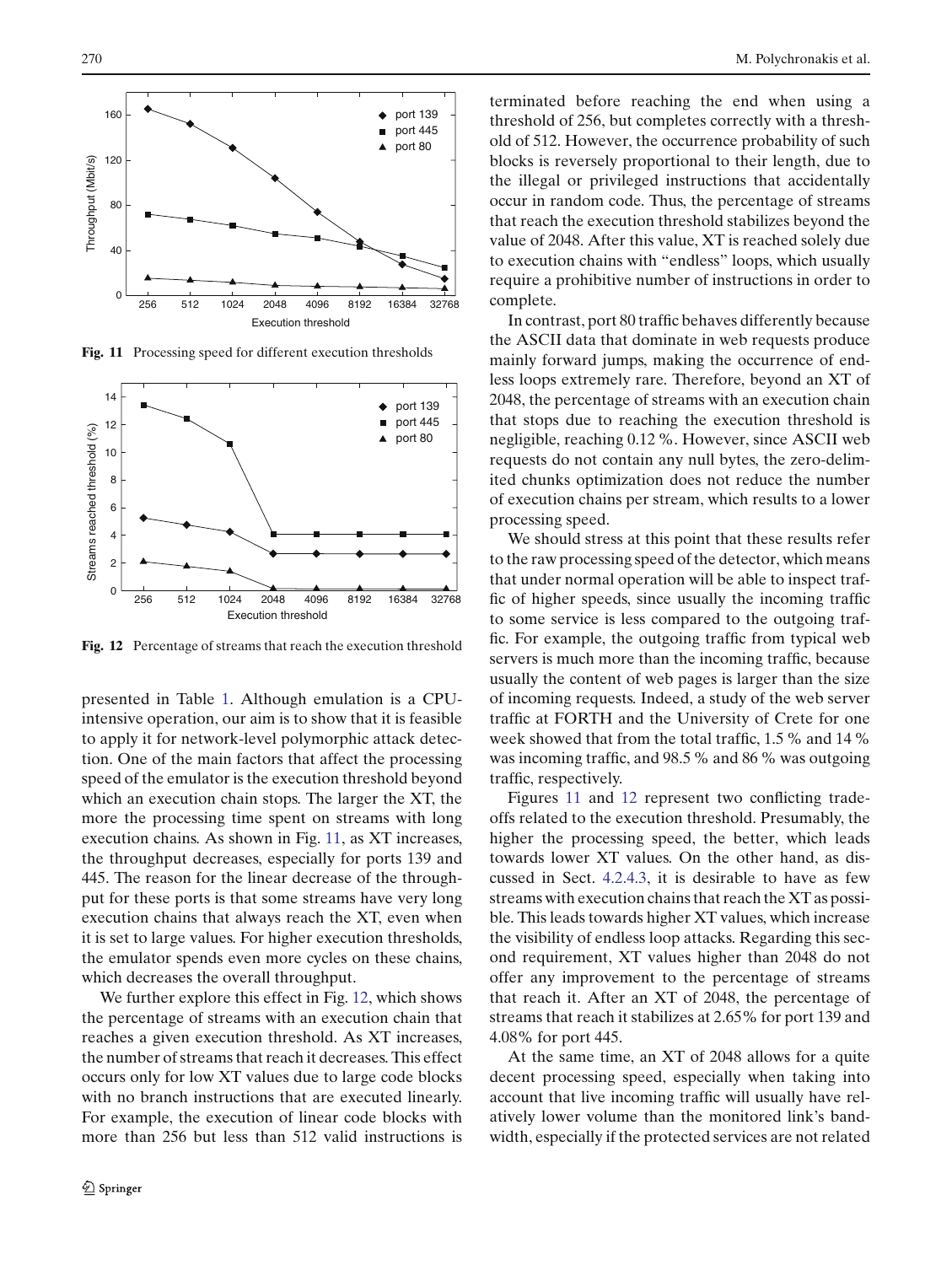

<span id="page-14-1"></span>**Fig. 13** The average number of payload reads of Fig. [10](#page-12-3) that a given execution threshold allows to be executed. All decryptors perform approximately 20 payload reads within the first 300 executed instructions

to file uploads. We should also stress at this point that our prototype is highly unoptimized. For instance, an emulator implemented using threaded code [\[55\]](#page-17-8), combined with optimizations such as lazy condition code evaluation [\[56](#page-17-9)], would result to better performance.

A final issue that we should take into account is to ensure that the selected execution threshold allows polymorphic shellcodes to perform enough payload reads to reach the payload reads threshold and be successfully detected. As shown in Sect. [5.2.1,](#page-12-0) the complete decryption of some shellcodes requires the execution of even more than 10000 instructions, which is much higher than an XT as low as 2048. However, as shown in Fig. [13,](#page-14-1) even lower XT values, which give better throughput for binary traffic, allow for the execution of more than enough payload reads. For example, in all cases, the chosen PRT value of 19 is reached by executing only 300 instructions.

# <span id="page-14-0"></span>**6 Limitations**

## 6.1 Non-self-modifying shellcode

A fundamental limitation of our method is that it detects only polymorphic shellcodes that decrypt their body before executing their actual payload. Plain or completely metamorphic shellcodes that do not perform any self-modifications are not captured by our detection heuristic. However, we have yet to see a purely metamorphic shellcode engine implementation, while polymorphic engines are becoming more prevalent and complex [\[20](#page-16-8)], mainly for the following two reasons.

First, polymorphic shellcode is increasingly used for evading intrusion detection systems. Second, the ever increasing functionality of recent shellcodes makes their construction more complex, while at the same time their code should not contain NULL and, depending on the exploit, other restricted bytes, such as CR, LF, SP, VT, and others. Thus, it is easier for shellcode authors to avoid such bytes in the code by encoding its body using an off-the-shelf encryption engine, rather than having to handcraft the shellcode [\[1](#page-15-0)]. In many cases the latter is non-trivial, since many exploits require the avoidance of many restricted bytes [\[40](#page-16-29)]. There are also cases where even more strict constraints should be handled, such as that the shellcode should survive processing from functions like toupper(), or that it should be composed only by printable ASCII characters [\[19,](#page-16-37)[45](#page-16-34)].

## 6.2 Non-self-contained shellcode

Our method works only with self-contained shellcode. Although current polymorphic shellcode engines produce self-contained code, a motivated attacker could evade network-level emulation by constructing a nonself-contained shellcode that involves registers or memory locations with a priori known values that remain constant across all vulnerable systems. For example, if it is known in advance that the address 0x40038EF0 in the vulnerable process' address space contains the instruction ret, then the shellcode can be obfuscated by inserting the instruction call 0x40038EF0 at an arbitrary position in the decoder code. Although this will have no effect to the actual execution of the shellcode, since the flow of control will simply be transferred to address 0x40038EF0, and from there immediately back to the decoder code, due to the ret instruction, the network-level emulator will not execute it correctly, since it cannot follow the jump to address  $0 \times 40038EFO$ .

However, the extended use of hardcoded addresses results in more fragile code [\[1\]](#page-15-0), as they tend to change across different software and OS versions, especially as address space randomization schemes are becoming more prevalent [\[57](#page-17-10)]. In our future work, we plan to explore ways to augment the network-level detector with host-level information, such as the invariant parts of the address space of the protected processes, in order to make it more robust to such obfuscations.

#### 6.3 Endless loops

Another possible evasion method is the placement of endless loops for reaching the execution threshold before the actual decryptor code runs. Although this is a well-known problem in the context of virus scanners for years, if attackers start to employ such evasion techniques, our method will still be useful as a first-stage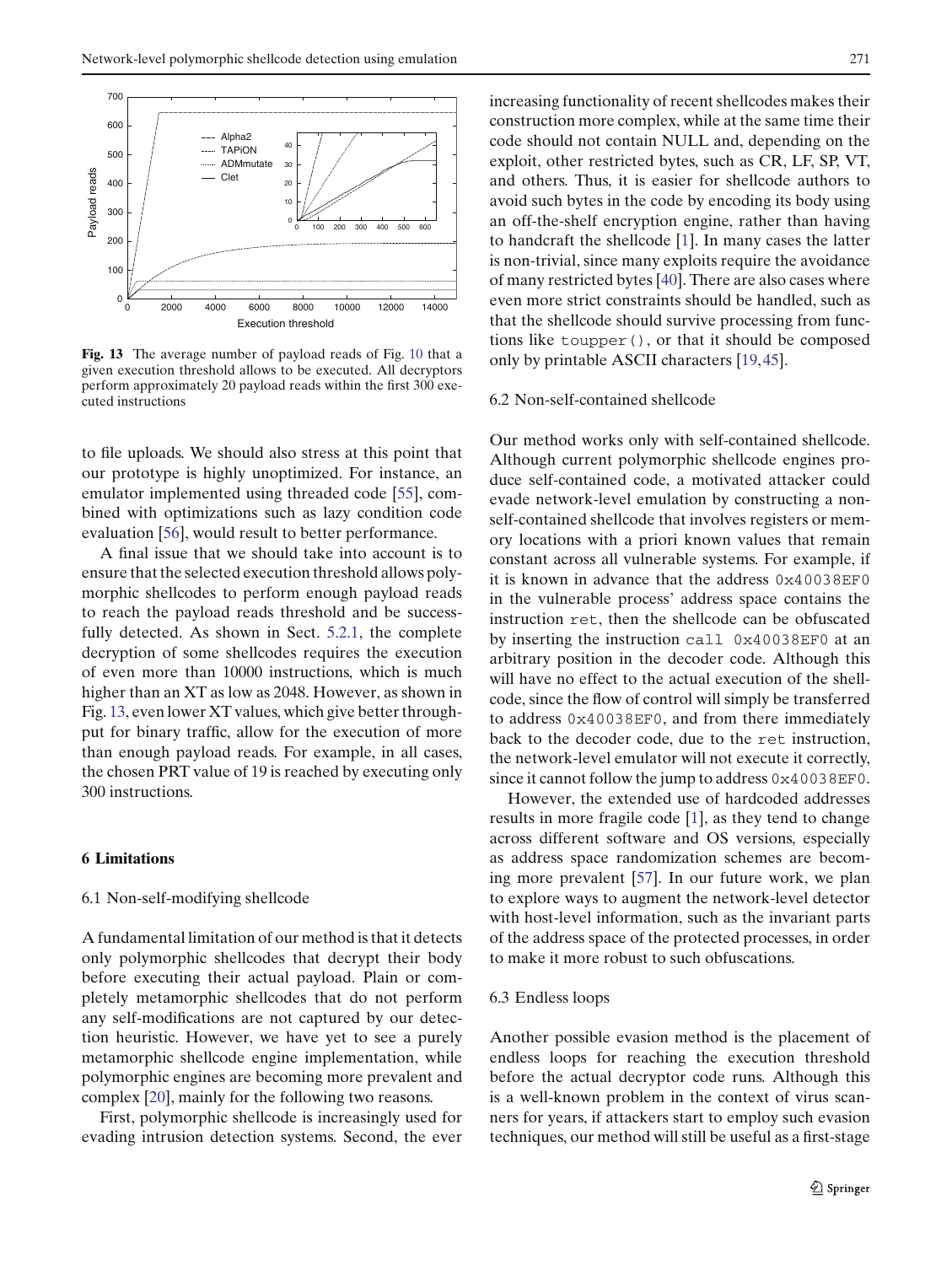anomaly detector for application-aware NIDS like shadow honeypots [\[58\]](#page-17-11), given that the appearance of endless loops in random code is rare, as shown in Sect. [5.3.](#page-12-1)

#### 6.4 Transformations beyond the transport layer

Shellcodes contained in compressed HTTP/1.1 connections, or unicode-proof shellcodes [\[47\]](#page-17-0), which become functional after being transformed according to the unicode encoding by the attacked service, are not executed correctly by our prototype. This is an orthogonal issue that can be addressed by reversing the encoding used in each case by the protected service through appropriate filters before the emulation stage.

Generally, network data that are being transformed above the transport layer, before reaching the core application code, cannot always be effectively inspected using passive network monitoring, as for example in case of encrypted SSL or HTTPS connections. In such cases, our technique can still be applied by moving it from the network-level to a proxy that first decrypts the traffic before scanning it [\[59\]](#page-17-12). Another option is to integrate the detector to the end hosts, either at the socket level, by intercepting calls that read network input trough library interposition [\[60\]](#page-17-13), or at the application level as an extension to the protected service, e.g., as module for the Apache web server [\[9\]](#page-16-20).

## <span id="page-15-2"></span>**7 Conclusion**

We have considered the problem of detecting previously unknown polymorphic code injection attacks at the network level. The main question is whether highly obfuscated versions of such attacks can be identified purely based on the limited information available through passive network traffic monitoring.

The starting point for our work is the observation that previous proposals that rely on static analysis are insufficient, because they can be bypassed using techniques such as simple self-modifications. In response to this observation, we explore the feasibility of performing more accurate analysis through network-level execution of potential shellcodes, by employing a fullyblown processor emulator on the NIDS side. We have examined the execution profiles of a large number of shellcodes produced using various polymorphic shellcode engines, and identified properties that can distinguish polymorphic shellcodes from normal traffic with reasonable accuracy. Our analysis indicates that our approach can detect all known classes of polymorphic shellcodes, including those that employ certain forms of self-modifications that are not detected by previous proposals. Furthermore, our experiments suggest that the cost of our approach is modest.

However, further analysis on the robustness of our approach also revealed that attackers can succeed in circumventing our techniques if the shellcode is not self-contained. In particular, the attacker can leverage context not available at the network level for building shellcodes that cannot be unambiguously executed on the network level processor emulator. Detecting such attacks remains an open problem.

One way of tackling this problem is to feed the necessary host-level information to the NIDS, as suggested in [\[61\]](#page-17-14), but the feasibility of doing so is yet to be proven. A major concern is that, in most cases, bypassing shellcode detection techniques, including our own, has been relatively straightforward, and appears to carry no additional cost or risks for the attacker. Thus, these techniques do not necessarily "raise the bar" for the attacker, while their cost for the defender in terms of the resources that need to be devoted to detection can be significant. At this point, it remains unclear whether accurate network level detection is feasible. Nevertheless, we believe that the work described in this paper brings us one step closer to answering this question.

**Acknowledgment** This work was supported in part by the projects CyberScope, EAR, and Miltiades, funded by the Greek General Secretariat for Research and Technology under contract numbers PENED 03ED440, USA-022, 05NON-EU-109, respectively, and by the FP6 project NoAH funded by the European Union under contract number 011923. Michalis Polychronakis and Evangelos P. Markatos are also with the University of Crete.

### <span id="page-15-0"></span>**References**

- 1. sk, History and advances in windows shellcode. Phrack **11**(62), (2004)
- <span id="page-15-1"></span>2. Kim, H.-A., Karp, B.: Autograph: toward automated, distributed worm signature detection. In: Proceedings of the 13th USENIX Security Symposium, pp. 271–286, (2004)
- <span id="page-15-3"></span>3. Singh, S., Estan, C., Varghese, G., Savage, S.: Automated worm fingerprinting. In: Proceedings of the 6th Symposium on Operating Systems Design & Implementation (OSDI), (2004)
- <span id="page-15-4"></span>4. Newsome, J., Karp, B., Song, D.: Polygraph: automatically Generating signatures for polymorphic worms. In: Proceedings of the IEEE Security & Privacy Symposium, pp. 226–241, (2005)
- <span id="page-15-6"></span>5. Tang, Y., Chen, S.: Defending against internet worms: a signature-based approach. In: Proceedings of the 24th Annual Joint Conference of IEEE Computer and Communication societies (INFOCOM), (2005)
- <span id="page-15-5"></span>6. Wang, K., Stolfo, S.J.: Anomalous payload-based network intrusion detection. In: Proceedings of the 7th International Symposium on Recent Advanced in Intrusion Detection (RAID), pp. 201–222, (2004)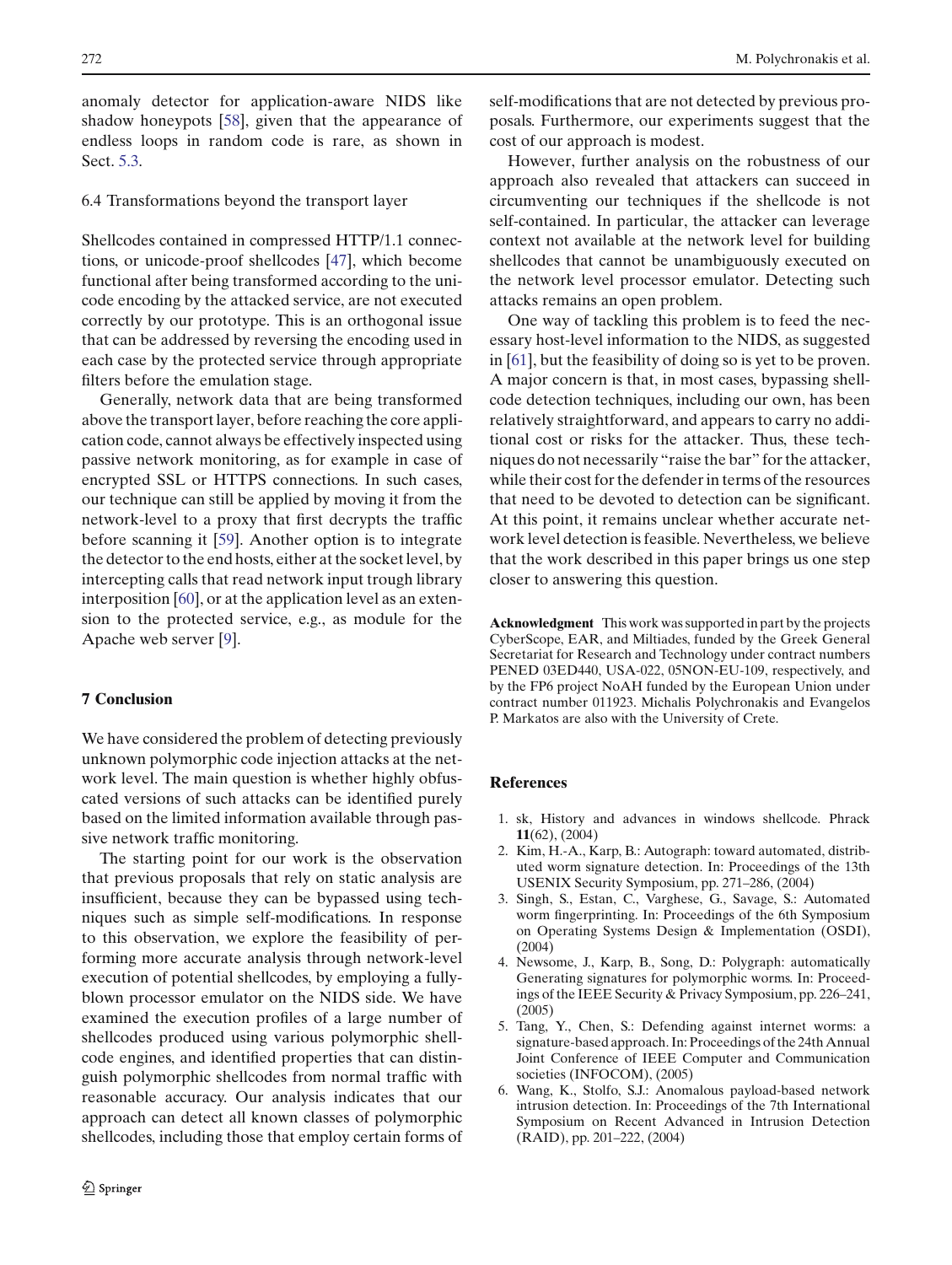- <span id="page-16-18"></span>7. Kruegel, C., Kirda, E., Mutz, D., Robertson, W., Vigna, G.: Polymorphic worm detection using structural information of executables. In: Proceedings of the International Symposium on Recent Advances in Intrusion Detection (RAID), (2005)
- <span id="page-16-19"></span>8. Chinchani, R., Berg, E.V.D.: A fast static analysis approach to detect exploit code inside network flows. In: Proceedings of the International Symposium on Recent Advances in Intrusion Detection (RAID), (2005)
- <span id="page-16-20"></span>9. Wang, X., Pan, C.-C., Liu, P., Zhu, S.: Sigfree: a signaturefree buffer overflow attack blocker. In: Proceedings of the USENIX Security Symposium (2006)
- <span id="page-16-0"></span>10. Li, Z., Sanghi, M., Chen, Y., Kao, M.-Y., Chavez, B.: Hamsa: fast signature generation for zero-day polymorphic worms with provable attack resilience. In: Proceedings of the 2006 IEEE Symposium on Security and Privacy, pp. 32–47, 2006
- <span id="page-16-1"></span>11. Ször, P.: The art of computer virus research and defense. Addison-Wesley Professional, (2005)
- <span id="page-16-2"></span>12. Ször, P., Ferrie, P.: Hunting for metamorphic. In: Proceedings of the virus bulletin conference. pp. 123–144, (2001)
- <span id="page-16-3"></span>13. Christodorescu, M., Jha, S.: Static analysis of executables to detect malicious patterns. In: Proceedings of the 12th USE-NIX Security Symposium (Security'03), (2003)
- <span id="page-16-4"></span>14. Roesch, M.: Snort: lightweight intrusion detection for networks. In: Proceedings of USENIX LISA '99, November 1999, (software available from http://www.snort.org/)
- <span id="page-16-5"></span>15. Paxson, V.: Bro: a system for detecting network intruders in real-time. In: Proceedings of the 7th USENIX Security Symposium, (1998)
- <span id="page-16-6"></span>16. Jordan, C.: Writing detection signatures. USENIX Login **30**(6), 55–61 (2005)
- <span id="page-16-7"></span>17. K2, ADMmutate, http://www.ktwo.ca/ADMmutate-0.8.4.tar. gz, (2001)
- <span id="page-16-36"></span>18. Detristan, T., Ulenspiegel, T., Malcom, Y., Underduk, M.: Polymorphic shellcode engine using spectrum analysis. Phrack **11**(61), (2003)
- <span id="page-16-37"></span>19. Rix, Writing IA32 alphanumeric shellcodes. Phrack **11**(57), (2001)
- <span id="page-16-8"></span>20. Bania, P.: TAPiON, http://pb.specialised.info/all/tapion/, (2005)
- <span id="page-16-9"></span>21. Toth, T., Kruegel, C.: Accurate buffer overflow detection via abstract payload execution. In: Proceedings of the 5th Symposium on Recent Advances in Intrusion Detection (RAID), (2002)
- <span id="page-16-10"></span>22. Akritidis, P., Markatos, E.P., Polychronakis, M., Anagnostakis, K.: STRIDE: Polymorphic sled detection through instruction sequence analysis. In: Proceedings of the 20th IFIP International Information Security Conference (IFIP/SEC), (2005)
- <span id="page-16-11"></span>23. Crandall, J.R., Wu, S.F., Chong, F.T.: Experiences using minos as a tool for capturing and analyzing novel worms for unknown vulnerabilities. In: Proceedings of the Conference on Detection of Intrusions and Malware & Vulnerability Assessment (DIMVA), (2005)
- <span id="page-16-12"></span>24. Pasupulati, A., Coit, J., Levitt, K., Wu, S., Li, S., Kuo, J., Fan, K.: Buttercup: on network-based detection of polymorphic buffer overflow vulnerabilities. In: Proceedings of the Network Operations and Management Symposium (NOMS), pp. 235–248, (2004)
- <span id="page-16-13"></span>25. Pincus, J., Baker, B.: Beyond stack smashing: recent advances in exploiting buffer overflows. IEEE Security Privacy **2**(4), 20–27 (2004)
- <span id="page-16-14"></span>26. Kreibich, C., Crowcroft, J.: Honeycomb–creating intrusion detection signatures using honeypots. In: Proceedings of the Second Workshop on Hot Topics in Networks (HotNets-II), (2003)
- <span id="page-16-15"></span>27. Kolesnikov, O., Dagon, D., Lee, W.: Advanced polymorphic worms: evading IDS by blending in with normal traffic. In: College of Computing, Georgia Institute of Technology, Atlanta, GA 30332, http://www.cc.gatech.edu/ ok/w/ok\_pw.pdf, (2004)
- <span id="page-16-16"></span>28. Newsome, J., Karp, B., Song, D.: Paragraph: thwarting signature learning by training maliciously. In: Proceedings of the 9th International Symposium on Recent Advances in Intrusion Detection (RAID), (2006)
- <span id="page-16-17"></span>29. Payer, U., Teufl, P., Lamberger, M.: Hybrid engine for polymorphic shellcode detection. In: Proceedings of the conference on detection of intrusions and malware and vulnerability assessment (DIMVA), pp. 19–31, (2005)
- <span id="page-16-21"></span>30. Linn, C., Debray, S.: Obfuscation of executable code to improve resistance to static disassembly. In: Proceedings of the 10th ACM conference on Computer and communications security (CCS), pp. 290–299, (2003)
- 31. Aycock, J., deGraaf, R., Jacobson, M.: Anti-disassembly using cryptographic hash functions. Department of Computer Science, University of Calgary, Technical Report, pp. 793–824, (2005)
- <span id="page-16-22"></span>32. Venable, M., Chouchane, M.R., Karim, M.E., Lakhotia, A.: Analyzing memory accesses in obfuscated x86 executables. In: Proceedings of the conference on detection of intrusions and malware and vulnerability assessment (DIMVA), (2005)
- <span id="page-16-23"></span>33. Collberg, C.S., Thomborson, C.: Watermarking, tamperproffing, and obfuscation: tools for software protection. IEEE Trans. Softw. Eng. **28**(8), 735–746 (2002)
- 34. Wang, C., Hill, J., Knight, J., Davidson, J.: Software tamper resistance: Obstructing static analysis of programs. University of Virginia, Technical Report CS-2000–12, (2000)
- <span id="page-16-24"></span>35. Madou, M., Anckaert, B., Moseley, P., Debray, S., Sutter, B.D., Bosschere, K.D.: Software protection through dynamic code mutation. In: Proceedings of the 6th International Workshop on Information Security Applications (WISA), pp. 194–206, (2005)
- <span id="page-16-25"></span>36. Schwarz, B., Debray, S., Andrews, G.: Disassembly of executable code revisited. In: Proceedings of the ninth working conference on reverse engineering (WCRE), (2002)
- <span id="page-16-26"></span>37. Prasad, M., cker Chiueh, T.: A binary rewriting defense against stack based overflow attacks. In: Proceedings of the USENIX annual technical conference, (2003)
- <span id="page-16-27"></span>38. Kruegel, C., Robertson, W., Valeur, F., Vigna, G.: Static disassembly of obfuscated binaries. In: Proceedings of the USENIX security symposium, pp. 255–270, (2004)
- <span id="page-16-28"></span>39. Cohen, F.B.: Operating system protection through program evolution. Comput. Sec. **12**(6), 565–584 (1993)
- <span id="page-16-29"></span>40. Metasploit project, http://www.metasploit.com/, (2006)
- <span id="page-16-30"></span>41. Cifuentes, C., Gough, K.J.: Decompilation of binary programs. Softw. Prac. Exp. **25**(7), 811–829 (1995)
- <span id="page-16-31"></span>42. Balakrishnan, G., Reps, T.: Analyzing memory accesses in x86 executables. In: Proceedings of the International Conference on Compiler Construction (CC), (2004)
- <span id="page-16-32"></span>43. Noir, GetPC code (was: Shellcode from ASCII), http://www. securityfocus.com/ archive/82/327100/2006-01-03/1, June 2003
- <span id="page-16-33"></span>44. Ionescu, C.: GetPC code (was: Shellcode from ASCII), http:// www.securityfocus.com/archive/82/327348/2006-01-03/1, July 2003
- <span id="page-16-34"></span>45. Wever, B.-J.: Alpha 2, (2004), http://www.edup.tudelft.nl/ bjwever/src/alpha2.c
- <span id="page-16-35"></span>46. Perriot, F., Ferrie, P., Ször, P.: Striking similarities. Virus Bull., pp. 4–6, (2002)